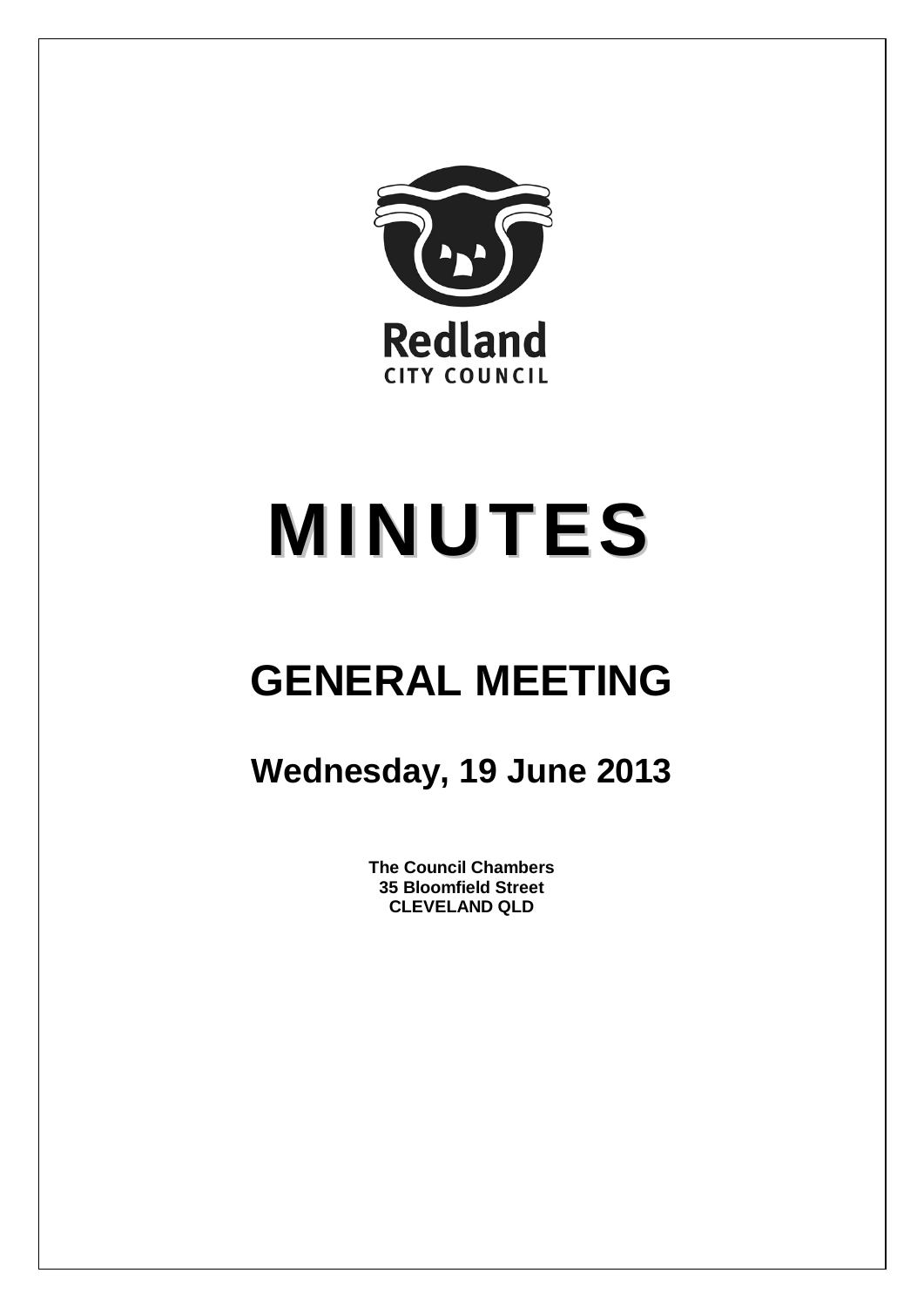#### **Table of Contents**

| <b>Item</b>    |      | <b>Subject</b>                                                                                             | Page No |
|----------------|------|------------------------------------------------------------------------------------------------------------|---------|
| 1              |      |                                                                                                            |         |
| $\mathbf{2}$   |      |                                                                                                            |         |
| 3              |      |                                                                                                            |         |
|                | 3.1  |                                                                                                            |         |
|                | 3.2  |                                                                                                            |         |
| 4              |      |                                                                                                            |         |
| 5              |      |                                                                                                            |         |
|                | 5.1  |                                                                                                            |         |
| 6              |      | <b>MATTERS OUTSTANDING FROM PREVIOUS COUNCIL MEETING</b>                                                   |         |
|                | 6.1  | PETITION (DIVISION 5) REQUESTING FOR COUNCIL TO EXTEND<br>THE OPERATING SEASON OF THE BAY ISLANDS SWIMMING |         |
|                | 6.2  | PETITION (DIVISION 4) REQUEST TO REOPEN NORFOLK BEACH                                                      |         |
| $\overline{7}$ |      |                                                                                                            |         |
| 8              |      |                                                                                                            |         |
|                | 8.1  |                                                                                                            |         |
|                |      | 8.1.1 CR BISHOP (DIVISION 10) - REQUEST FOR ZEBRA                                                          |         |
| 9              |      |                                                                                                            |         |
|                | 9.1  |                                                                                                            |         |
|                | 9.2  |                                                                                                            |         |
| 10             |      | <b>DECLARATION OF MATERIAL PERSONAL INTEREST OR</b>                                                        |         |
| 11             |      | <b>CLEVELAND CBD REVITALISATION SPECIAL COMMITTEE -</b>                                                    |         |
|                | 11.1 |                                                                                                            |         |
|                |      | 11.1.1 WORK PLAN ACTION A) 4.5 EVENTS INCENTIVES                                                           |         |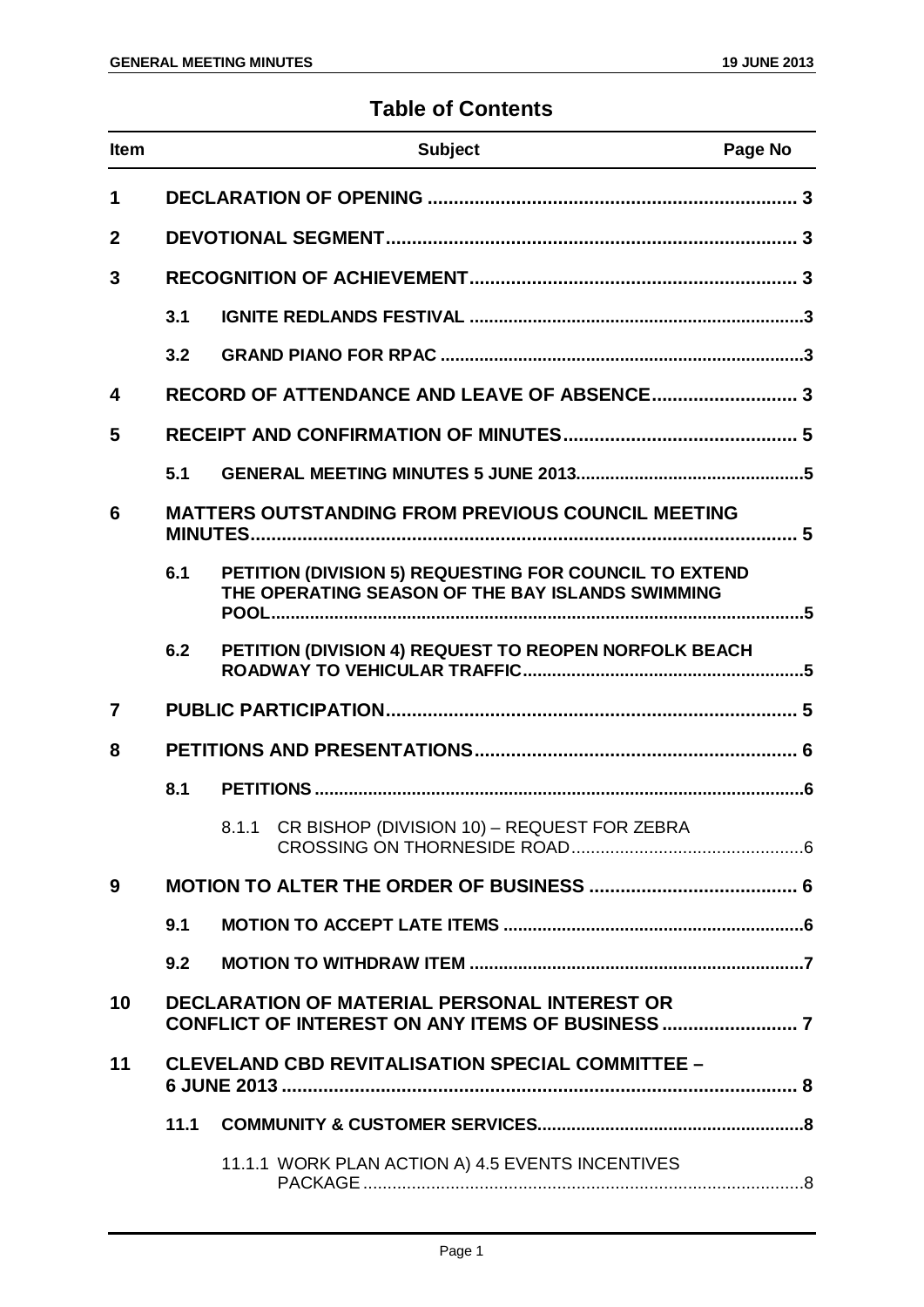|    |      | 11.1.2 CLEVELAND CBD REVITALISATION WORK PROGRAM         |  |
|----|------|----------------------------------------------------------|--|
| 12 |      | <b>MOTION TO ADJOURN GENERAL MEETING FOR THE CONDUCT</b> |  |
| 13 |      |                                                          |  |
| 14 |      | <b>ADOPTION OF COMMITTEE MEETING REPORT &amp;</b>        |  |
|    | 14.1 | <b>COORDINATION COMMITTEE MEETING - 19 JUNE 2013 23</b>  |  |
|    |      |                                                          |  |
| 15 |      |                                                          |  |
|    | 15.1 |                                                          |  |
| 16 |      | NOTICES OF MOTION TO REPEAL OR AMEND RESOLUTIONS 24      |  |
| 17 |      |                                                          |  |
| 18 |      |                                                          |  |
|    | 18.1 |                                                          |  |
|    |      |                                                          |  |
| 19 |      |                                                          |  |
|    | 19.1 |                                                          |  |
|    |      | 19.1.1 SOUTHERN MORETON BAY ISLANDS TRANSLINK            |  |
| 20 |      |                                                          |  |
| 21 |      |                                                          |  |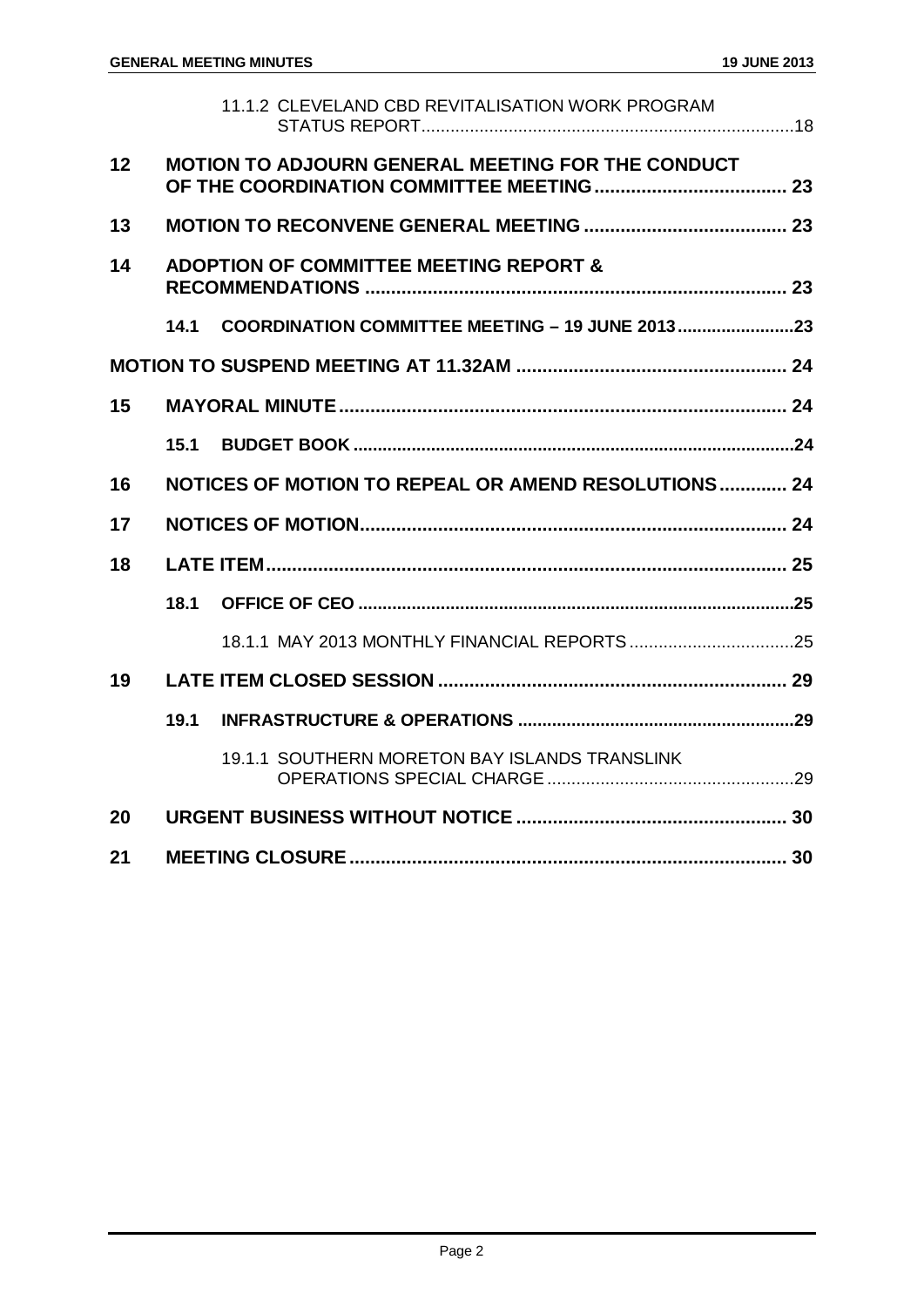#### <span id="page-3-0"></span>**1 DECLARATION OF OPENING**

The Mayor declared the meeting open at 10.32am and acknowledged the Quandamooka people, who are the traditional custodians of the land on which Council meets.

The Mayor also paid Council's respect to their elders, past and present, and extended that respect to other indigenous Australians who are present.

#### <span id="page-3-1"></span>**2 DEVOTIONAL SEGMENT**

Mr Jim Park from Restoration Ministries, led Council in a brief devotional segment.

#### <span id="page-3-2"></span>**3 RECOGNITION OF ACHIEVEMENT**

#### <span id="page-3-3"></span>**3.1 IGNITE REDLANDS FESTIVAL**

Cr Bishop acknowledged the incredible work of the community run festival which occurred over the 3 days – 14-16 June 2013 – in the Cleveland CBD – "Animating Spaces – Ignite Redlands Light Arts Festival – Revitalising regional communities through the arts". The RedArts Committee with the support of ArtsLink, Arts Queensland, Redland City Council, the Regional Arts Development Fund and various sponsors were successful in holding an incredible weekend of events.

#### <span id="page-3-4"></span>**3.2 GRAND PIANO FOR RPAC**

The Mayor acknowledged the generous donation of a Grand Piano for RPAC by Dan Ling and his partner Jenny. The piano now sits out the front and has already had a lot of use, so on behalf of the community I would like to pass on our thanks to Dan Ling and his partner Jenny.

#### <span id="page-3-5"></span>**4 RECORD OF ATTENDANCE AND LEAVE OF ABSENCE**

#### **MEMBERS PRESENT:**

| Mayor                                |
|--------------------------------------|
| Deputy Mayor & Councillor Division 8 |
| <b>Councillor Division 1</b>         |
| <b>Councillor Division 2</b>         |
| <b>Councillor Division 3</b>         |
| <b>Councillor Division 4</b>         |
| <b>Councillor Division 5</b>         |
| <b>Councillor Division 6</b>         |
| <b>Councillor Division 7</b>         |
| <b>Councillor Division 9</b>         |
| <b>Councillor Division 10</b>        |
|                                      |

#### **EXECUTIVE LEADERSHIP GROUP:**

| Mr B Lyon    | <b>Chief Executive Officer</b>                           |
|--------------|----------------------------------------------------------|
| Mr N Clarke  | <b>General Manager Organisational Services</b>           |
| Mrs L Rusan  | <b>General Manager Community &amp; Customer Services</b> |
| Mr G Soutar  | General Manager Infrastructure & Operations              |
| Mr G Holdway | <b>Chief Financial Officer</b>                           |

#### **MINUTES:**

| Mrs J Parfitt | <b>Team Leader Corporate Meetings &amp; Registers</b> |  |
|---------------|-------------------------------------------------------|--|
|               |                                                       |  |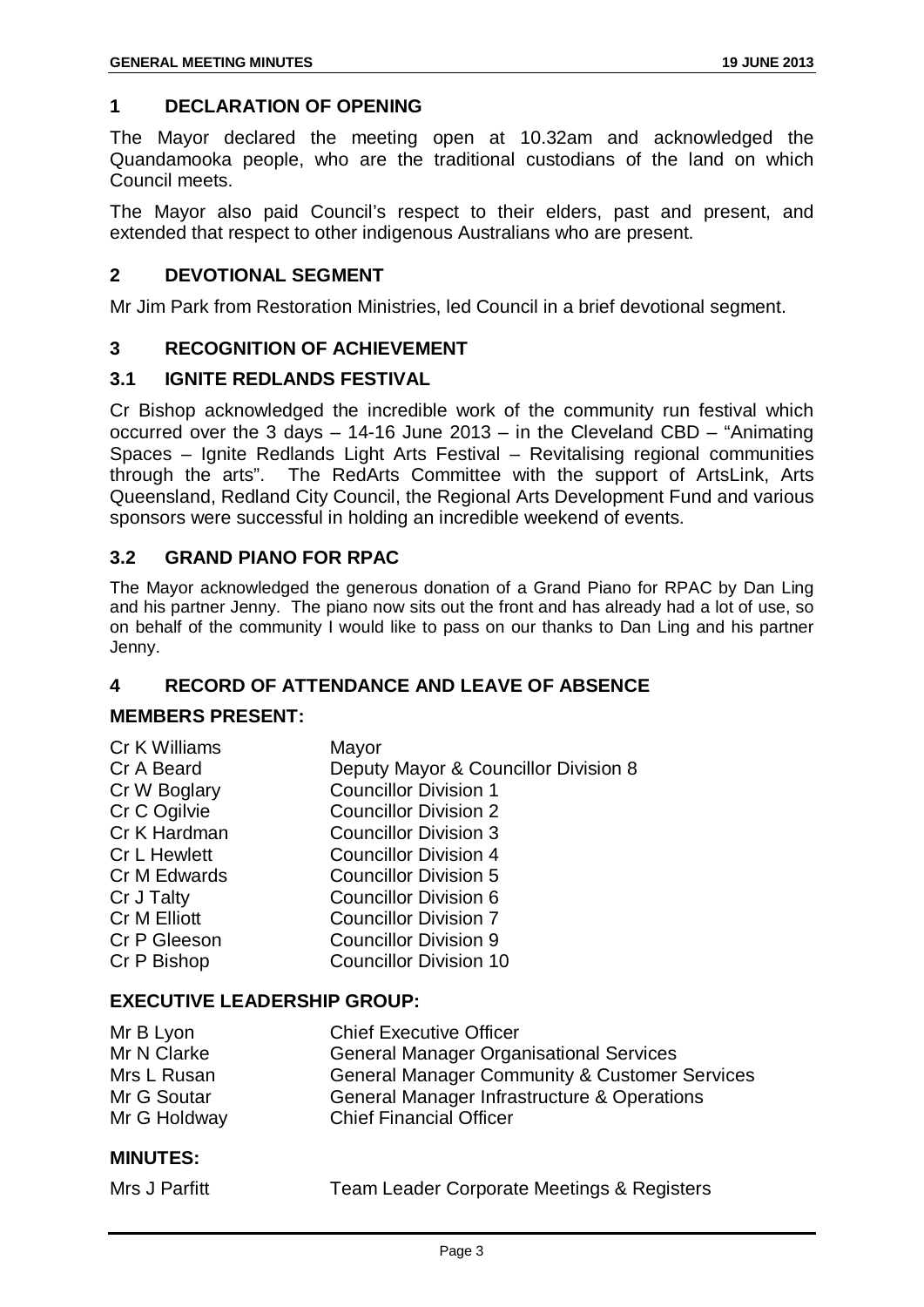#### **COUNCILLORS ABSENCES DURING MEETING**

Cr Elliott left the meeting at 11.00am and returned at 11.02am during Item 11.1.1.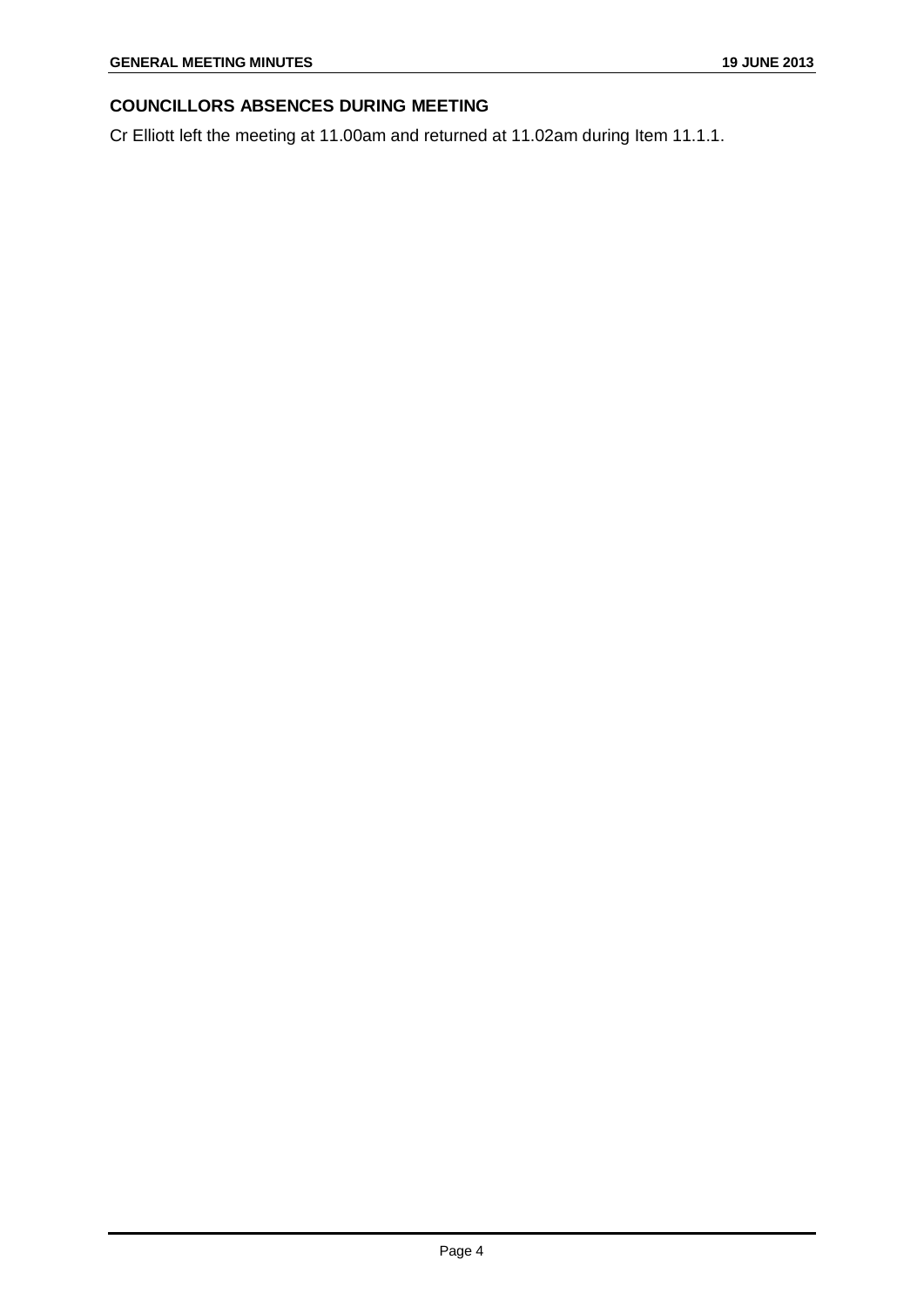#### <span id="page-5-0"></span>**5 RECEIPT AND CONFIRMATION OF MINUTES**

#### <span id="page-5-1"></span>**5.1 GENERAL MEETING MINUTES 5 JUNE 2013**

#### **COUNCIL RESOLUTION**

Moved by: Cr A Beard Seconded by: Cr M Edwards

Motion is required to confirm the Minutes of the General Meeting of Council held on 5 June 2013.

General Meeting Minutes 5 June 2013

#### CARRIED 11/0

#### <span id="page-5-2"></span>**6 MATTERS OUTSTANDING FROM PREVIOUS COUNCIL MEETING MINUTES**

The Chief Executive Officer presented the following items for noting:

#### <span id="page-5-3"></span>**6.1 PETITION (DIVISION 5) REQUESTING FOR COUNCIL TO EXTEND THE OPERATING SEASON OF THE BAY ISLANDS SWIMMING POOL**

At the General Meeting on 17 April 2013 Council resolved that the petition, which reads as follows, be received and referred to a Committee or officer for consideration and a report to the local government and that the principal petitioner be advised in writing accordingly.

*Request for Council to "....extend the operating season of the Bay Islands Swimming Pool...."*

A report addressing this matter will be presented to an ensuing Coordination Committee Meeting.

#### <span id="page-5-4"></span>**6.2 PETITION (DIVISION 4) REQUEST TO REOPEN NORFOLK BEACH ROADWAY TO VEHICULAR TRAFFIC**

At the General Meeting on 5 June 2013 Council resolved that the petition, which reads as follows, be received and referred to a Committee or officer for consideration and a report to the local government and that the principal petitioner be advised in writing accordingly.

*Request for Council to "reopen Norfolk Beach roadway to vehicular traffic in accordance with the Coochiemudlo Island Land Management Plan 2004 until the sealed and signposted Victoria Parade East is completed to connect with Victoria Parade South.*

A report addressing this matter will be presented to an ensuing Coordination Committee Meeting.

#### <span id="page-5-5"></span>**7 PUBLIC PARTICIPATION**

#### **MOTION TO ADJOURN MEETING**

| Moved by:    | Cr A Beard |
|--------------|------------|
| Seconded by: | Cr J Talty |

That Council adjourn the meeting for a 15 minute public participation segment.

CARRIED 11/0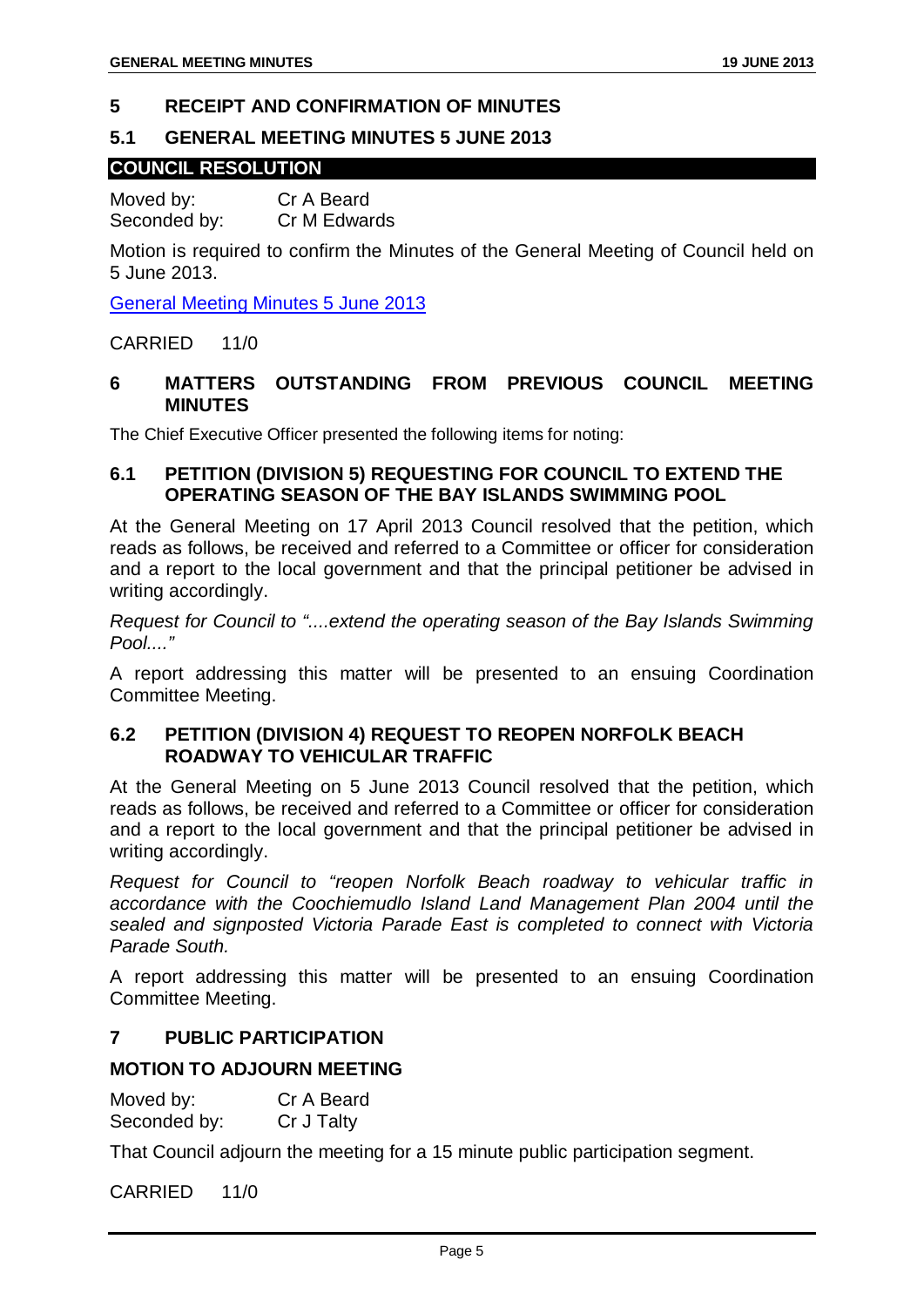1. Mr G Hillier of Mount Cotton addressed Council in relation to the Information Privacy Act.

#### **MOTION TO RESUME MEETING**

Moved by: Cr M Elliott<br>Seconded by: Cr P Gleeson Seconded by:

That the meeting proceedings resume.

CARRIED 11/0

#### <span id="page-6-0"></span>**8 PETITIONS AND PRESENTATIONS**

#### <span id="page-6-1"></span>**8.1 PETITIONS**

#### <span id="page-6-2"></span>**8.1.1 CR BISHOP (DIVISION 10) – REQUEST FOR ZEBRA CROSSING ON THORNESIDE ROAD**

#### **COUNCIL RESOLUTION**

**Moved by: Cr P Bishop Seconded by: Cr M Elliott**

**That Council resolve that the petition, which reads as follows:**

- **1. Be received;**
- **2. That Council note that a report addressing this matter is listed on today's Coordination Committee for consideration; and**
- **3. That the principal petitioner be advised of the outcome.**

*"Petition requesting Council install a zebra crossing on Thorneside Road, Thorneside to halt the traffic to enable all to cross, especially the blind, elderly and children and to do so in safety."*

#### **CARRIED 11/0**

#### <span id="page-6-3"></span>**9 MOTION TO ALTER THE ORDER OF BUSINESS**

#### <span id="page-6-4"></span>**9.1 MOTION TO ACCEPT LATE ITEMS**

#### **COUNCIL RESOLUTION**

| Moved by:    | <b>Cr M Elliott</b> |
|--------------|---------------------|
| Seconded by: | <b>Cr M Edwards</b> |

- **1. That a late item from the Chief Financial Officer –** *May 2013 Monthly Financial Reports* **– be accepted and discussed as item 18.1.1; and**
- **2. That a late item from General Manager Infrastructure & Operations –** *Southern Moreton Bay Islands Translink Operations Special Charge* **– be accepted and discussed in Closed Session as Item 19.1.1.**

**CARRIED 11/0**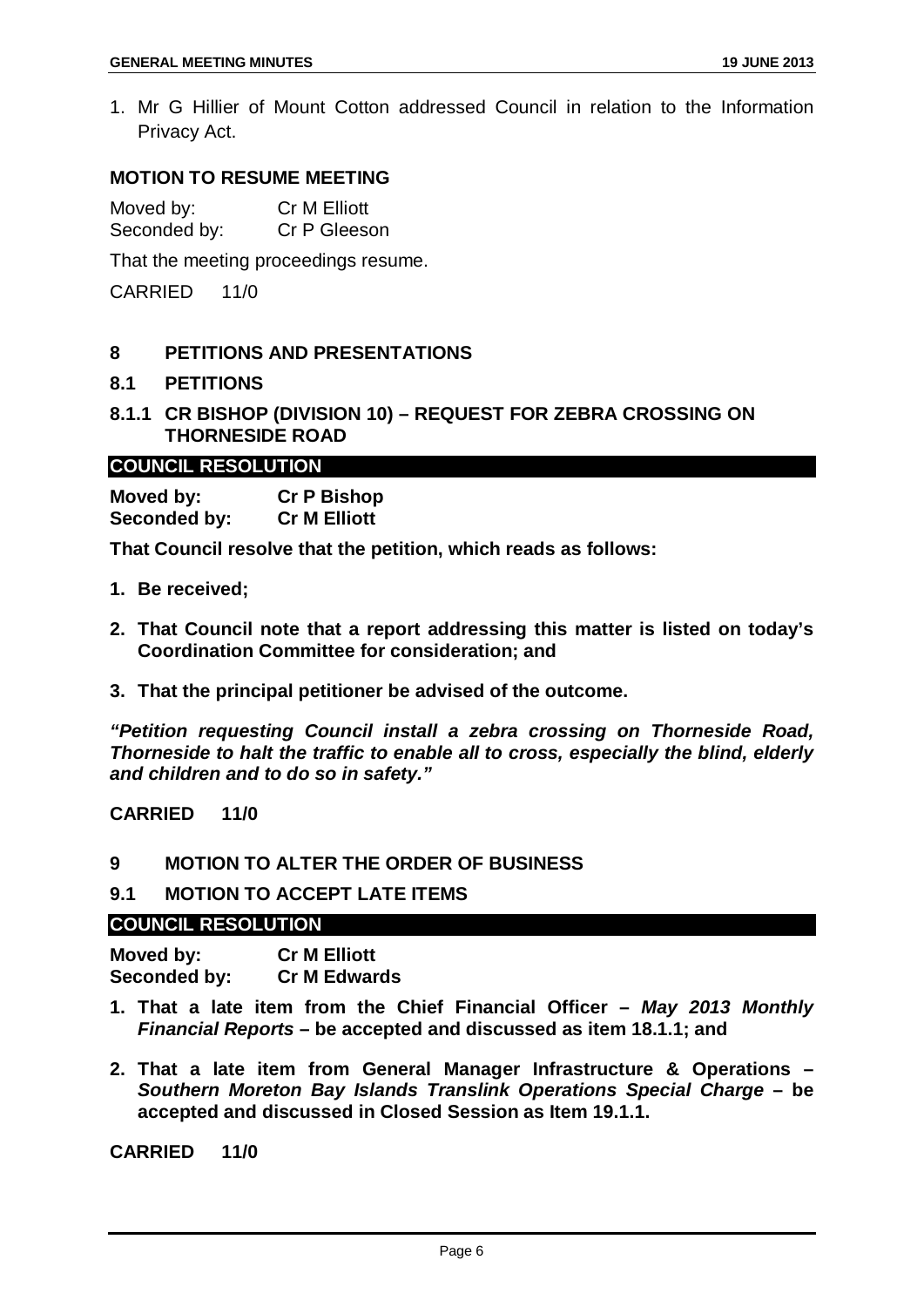#### <span id="page-7-0"></span>**9.2 MOTION TO WITHDRAW ITEM**

| Moved by:    | <b>Cr L Hewlett</b> |
|--------------|---------------------|
| Seconded by: | <b>Cr M Edwards</b> |

**That Item 17.1.1 (as listed on the agenda) –** *Removal of Tree at 1 Parklane Street, Victoria Point* **– be withdrawn.**

#### **CARRIED 11/0**

#### <span id="page-7-1"></span>**10 DECLARATION OF MATERIAL PERSONAL INTEREST OR CONFLICT OF INTEREST ON ANY ITEMS OF BUSINESS**

Nil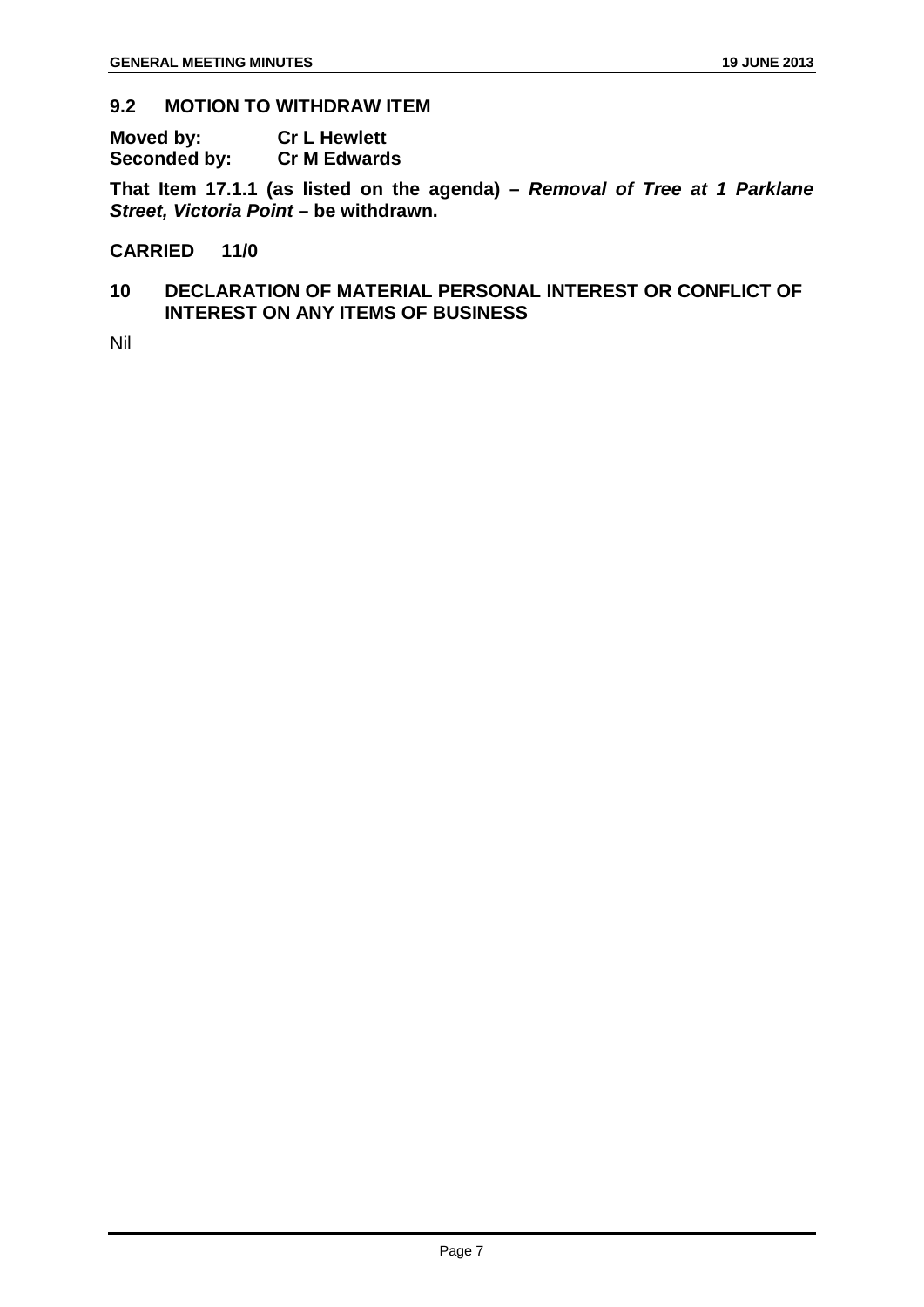<span id="page-8-0"></span>

| Moved by:    | Cr C Ogilvie |
|--------------|--------------|
| Seconded by: | Cr P Bishop  |

That the report and recommendations of the Cleveland CBD Revitalisation Special Committee meeting held 6 June 2013 be received.

Cleveland CBD Revitalisation Special Committee Minutes 6.6.2013

CARRIED 11/0

#### <span id="page-8-1"></span>**11.1 COMMUNITY & CUSTOMER SERVICES**

#### <span id="page-8-2"></span>**11.1.1 WORK PLAN ACTION A) 4.5 EVENTS INCENTIVES PACKAGE**

**Dataworks Filename: ED Planning: Cleveland CBD Proposed Work Program LUP Projects: Cleveland CBD Project**

**Responsible/Authorising Officer:**

**Louise Rusan General Manager Community & Customer Services**

**Author: Angela Wright Principal Advisor Open Space Planning**

#### **PURPOSE**

The purpose of this report is to provide an overview of the investigations into the potential for an Events Incentives Package Cleveland CBD (Action Item 4.5).

It has been found that the development of an Events Incentives Package for the Cleveland CBD is warranted due to the amount of planning and approvals currently required to conduct an event.

It should be possible to specify up front Council's requirements thus enabling speedier approvals with reduced red tape.

#### **BACKGROUND**

The Cleveland CBD Work Plan was adopted on 18<sup>th</sup> April 2013.

A breakdown of the Action 4 is provided below

#### **A) Master Plan Implementation - short term actions**

#### **Item 4. Street Activation**

**4.1** Activation of Council buildings at street level e.g. Library Building.

**4.2** Investigate opportunities for the establishment of a street vendors program. Linked to commercial use of public open space project.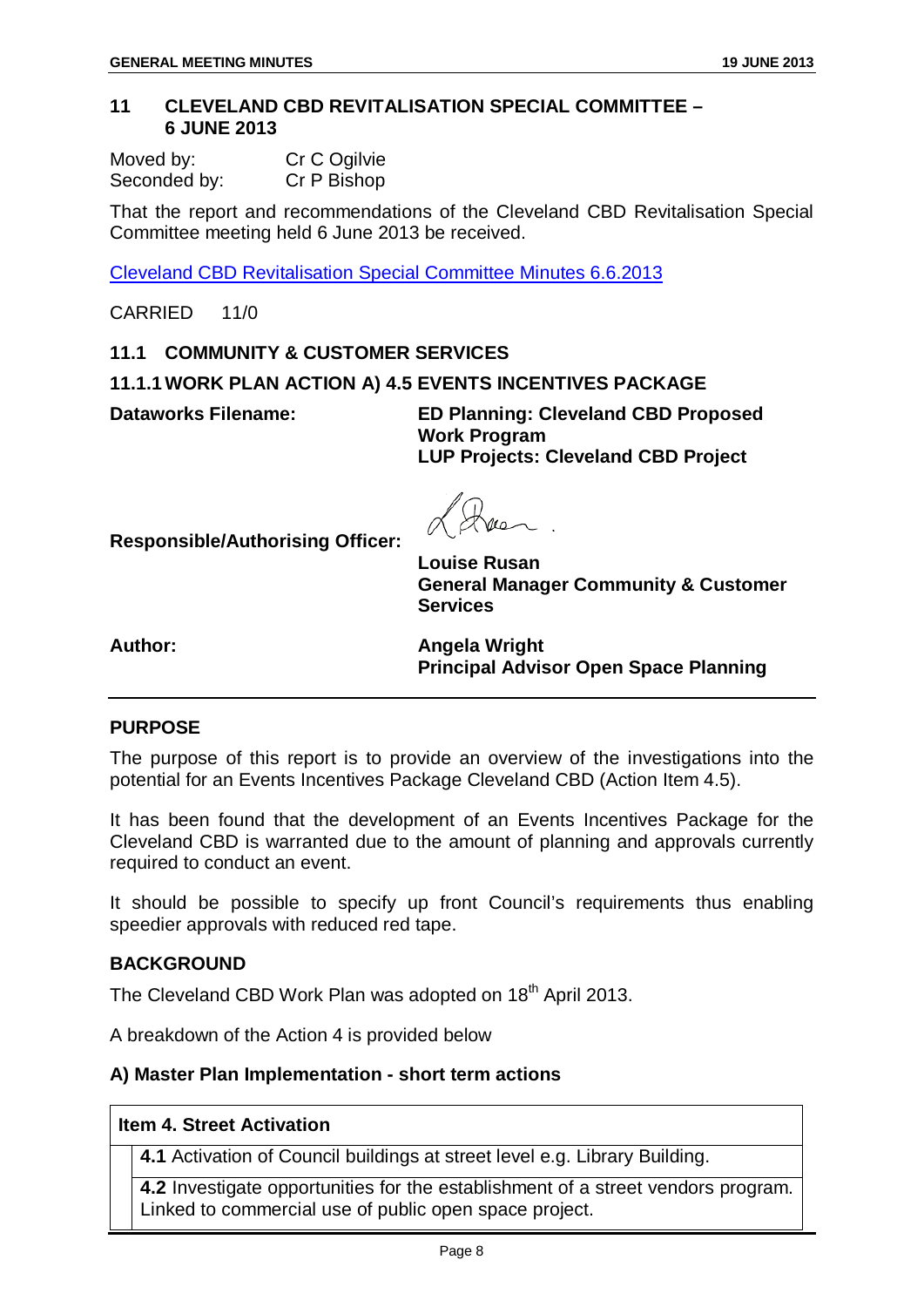**4.3** RPAC activation – built environment at RPAC

**4.4** Investigation of night-time activities in the CBD. Empowerment of local businesses to drive investment in the CBD.

**4.5** Investigate potential for Events Incentives package. Development of a standardised event management process

**4.6** Night time activation for events in CBD

#### **ISSUES**

#### **Already in the pipeline -** *Draft - Event Information Kit*

An Event Information Kit has been written by the Health and Environment Unit to provide event organisers with general information about legislative requirements for holding events and an overview of what types of permits, bookings and applications they may need to submit to Council.

The kit has been used to provide an understanding of what aspects of the approval process could be streamlined and included in an incentives package.

The Event Information Kit defines events to include but not limited to: concerts, festivals, markets, community events and organised one-off sporting events.

#### **What we found –** *local laws and permits*

There are two local laws managing events:

#### 1. Local Law 9 Entertainment Venues

The main object of Local Law 9 is to ensure that entertainment venues comply with appropriate standards of health and safety and the amenity of the area in which the entertainment venue is situated is protected. This local law needs to be considered during the preparation of an incentives package.

#### 2. Local Law 20 Commercial Use of Roads

The main object of the Local Law is to regulate soliciting and conduct of business on roads and associated public places. The local law needs to be considered during the preparation of an incentives package.

#### **Red Tape Reduction –** *streamlining the application process*

The draft Event Information Kit outlines a not insignificant number of permits required to hold an event in public and private open space.

One of the main objects of Action 4.5 is to investigate the best way to ensure that every event complies with these requirements whilst at the same time streamlining the time it takes Event Organisers to get approvals thus making the event happen on the ground faster.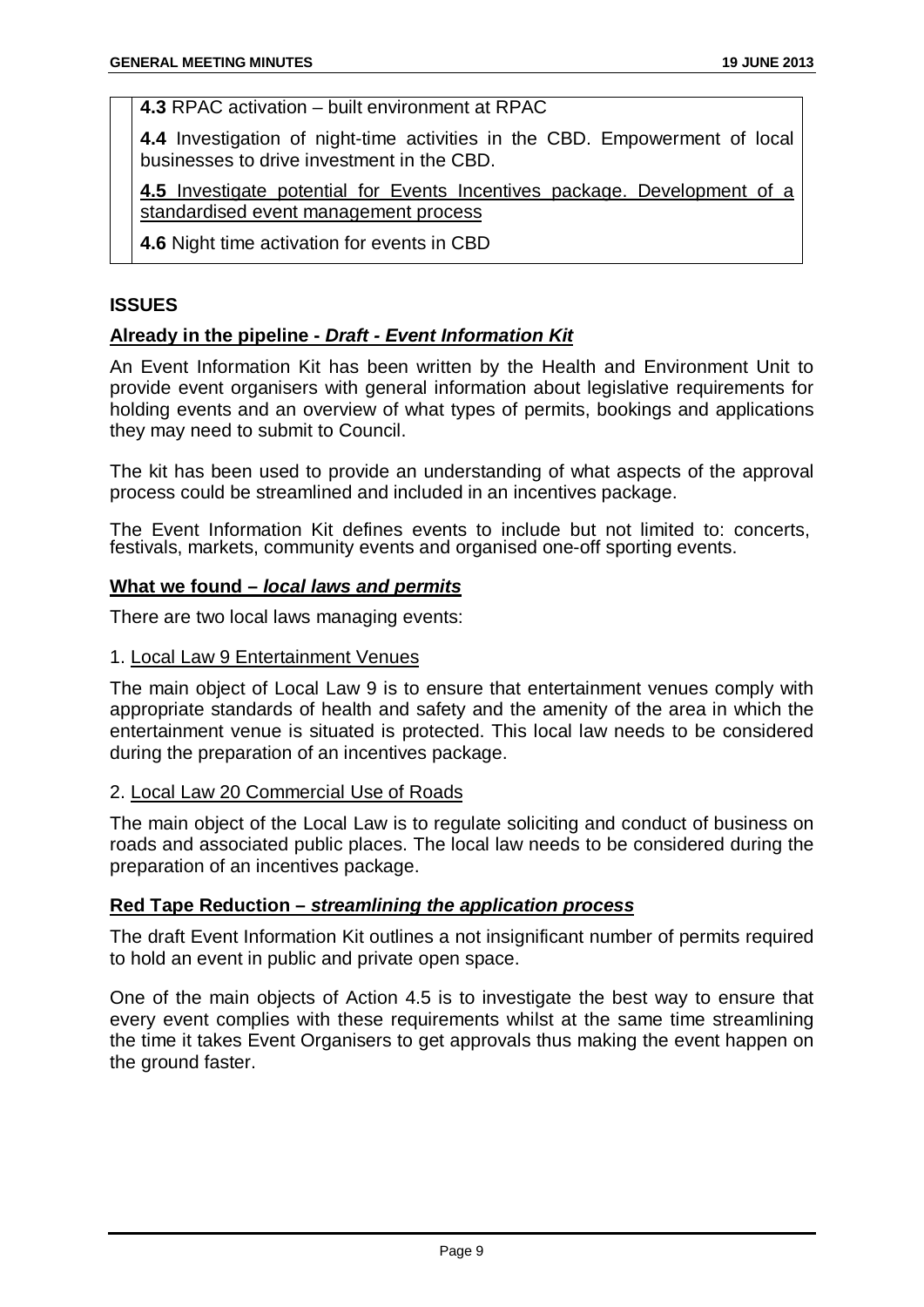#### **Current levels of activity in the** *Cleveland Town Centre*

| Cleveland Town Centre Bookings in the last 12 months |                                                            |                                                                         |  |
|------------------------------------------------------|------------------------------------------------------------|-------------------------------------------------------------------------|--|
| Location                                             | <b>Type</b>                                                | <b>Number</b>                                                           |  |
| Footpath                                             | <b>Street Stalls</b>                                       | 3-4 bookings per month<br>13 organisations with street<br>stall permits |  |
| <b>Cleveland Library</b><br>Square                   | <b>Council Community event</b><br><b>Art Show</b>          | $\overline{2}$                                                          |  |
| <b>Town Centre Park</b>                              | <b>Music Show</b><br>Artists/Musician/Street<br>Performers | 4                                                                       |  |
| Raby Bay Harbour Park                                | <b>Twilight Markets</b>                                    |                                                                         |  |
| Raby Bay Harbour Park                                | Triathlons                                                 | 3                                                                       |  |
| <b>Bloomfield Street</b>                             | <b>Sunday Markets</b>                                      | <b>Every Sunday</b>                                                     |  |

#### **Approving events within the RCC framework of the Local Laws and other statutory instruments –** *potential for streamlining for Cleveland CBD*

| <b>Local Law or</b><br><b>Statutory</b><br>requirement      | <b>Application or plan</b>                             | Suitable for red tape reduction<br>or incentive                                                                                                                                                                           |
|-------------------------------------------------------------|--------------------------------------------------------|---------------------------------------------------------------------------------------------------------------------------------------------------------------------------------------------------------------------------|
| LL9 - Temporary<br><b>Event Application</b>                 | Application                                            | No – basic information on the<br>event required.                                                                                                                                                                          |
| <b>LL9 Temporary</b><br>Event Application -<br>plans        | Event site map                                         | Yes – preapproved sites and site<br>maps could be developed for<br>fast tracking.                                                                                                                                         |
| <b>LL9 Temporary</b><br><b>Event Application -</b><br>plans | Layout of equipment and<br>other fittings and fixtures | Yes – preapproved sites and site<br>maps could be developed for<br>fast tracking.                                                                                                                                         |
| <b>LL9 Temporary</b><br><b>Event Application -</b><br>plans | <b>Public Liability insurance</b><br>certificate       | No – each Organiser needs to<br>have their own.                                                                                                                                                                           |
| <b>LL9 Temporary</b><br>Event Application -<br>plans        | Events Management Plan                                 | Yes - a template could be<br>developed with pre-filled details<br>that the organiser has to comply<br>with if they want to be fast<br>tracked.                                                                            |
| <b>LL9 Temporary</b><br><b>Event Application -</b><br>plans | Liquor licence certificate                             | Maybe - RCC maybe able to<br>hold pre-approved liquor<br>licences over certain sites and<br>supply to the organiser for them<br>to comply with or at least have<br>Council's non-objection<br>endorsement letter for pre- |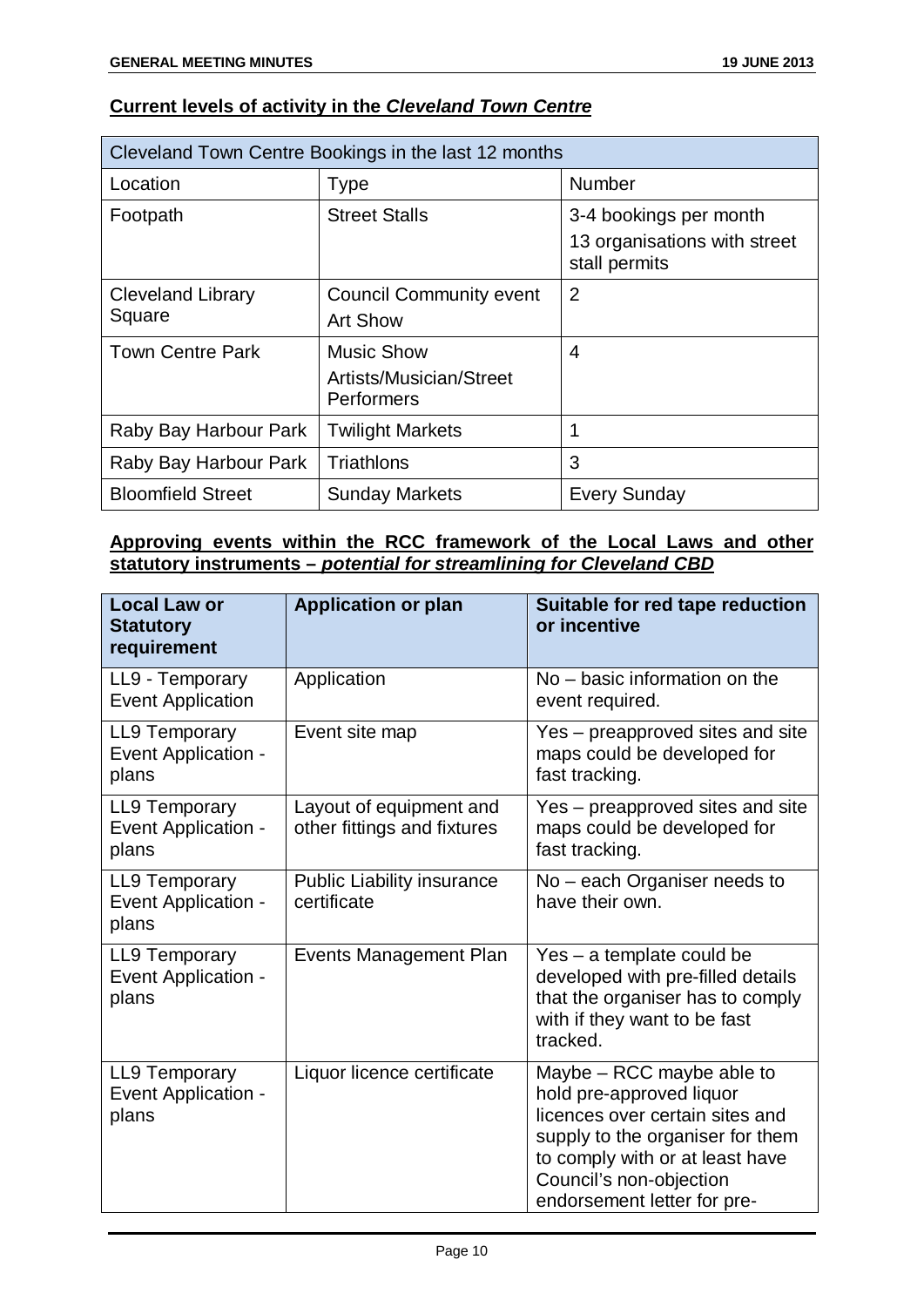| <b>Local Law or</b><br><b>Statutory</b><br>requirement                        | <b>Application or plan</b>                                                                                               | Suitable for red tape reduction<br>or incentive                                                                                                                                                                                          |
|-------------------------------------------------------------------------------|--------------------------------------------------------------------------------------------------------------------------|------------------------------------------------------------------------------------------------------------------------------------------------------------------------------------------------------------------------------------------|
|                                                                               |                                                                                                                          | approved sites readily available<br>in the incentives package.                                                                                                                                                                           |
| LL9 and the Food<br>Act 2006<br><b>Temporary Event</b><br>Application - plans | <b>Temporary Food business</b><br>application - licence                                                                  | $No$ – important the organiser<br>completes this to ensure Food<br>Safety Standards.                                                                                                                                                     |
| LL 20 Outdoor<br><b>Dining Permit</b>                                         | Permit                                                                                                                   | $No - basic information on the$<br>event required.                                                                                                                                                                                       |
| LL 20 Outdoor<br>Dining Permit -<br>plans                                     | Site dimensions, site<br>features, topography and<br>services, adjoining<br>features and constraints,<br>proposed layout | Yes – RCC could prepare these<br>details and provide to an<br>organised for a fast tracked<br>application.                                                                                                                               |
| LL9                                                                           | <b>Emergency Management</b><br>Plan                                                                                      | Yes – at preapproved sites a<br>plan and site maps could be<br>developed for use by the<br>organiser and fast tracking<br>approval.                                                                                                      |
| LL <sub>9</sub>                                                               | <b>Risk Management</b><br>Assessment                                                                                     | Maybe - RCC could prepare<br>sample risk management<br>assessments for small, medium<br>and large low, medium and high<br>risk events - those typical of<br>what RCC would be wanting to<br>support and encourage in the<br>Town Centre. |
| Transport<br><b>Operations (Road</b><br>Use Management)<br>Act 18995          | <b>Traffic Management Plan</b>                                                                                           | Yes-RCC could prepare traffic<br>management plan for<br>preapproved site for small,<br>medium and large events -<br>those typical of what RCC would<br>be wanting to support and<br>encourage in the Town Centre.                        |
| <b>LL20</b>                                                                   | A Parking and Pedestrian<br><b>Management Plan</b>                                                                       | Yes-RCC could prepare traffic<br>management plan for<br>preapproved site for small,<br>medium and large events -<br>those typical of what RCC would<br>be wanting to support and<br>encourage in the Town Centre.                        |
| <b>Police Powers and</b><br>or DTMR                                           | <b>Temporary Road Closures</b><br>- signage, public notices,<br>application, letter box drop,                            | Yes-RCC could prefill<br>temporary road closure<br>documentation and signage for<br>preapproved sites for small,<br>medium and large events -                                                                                            |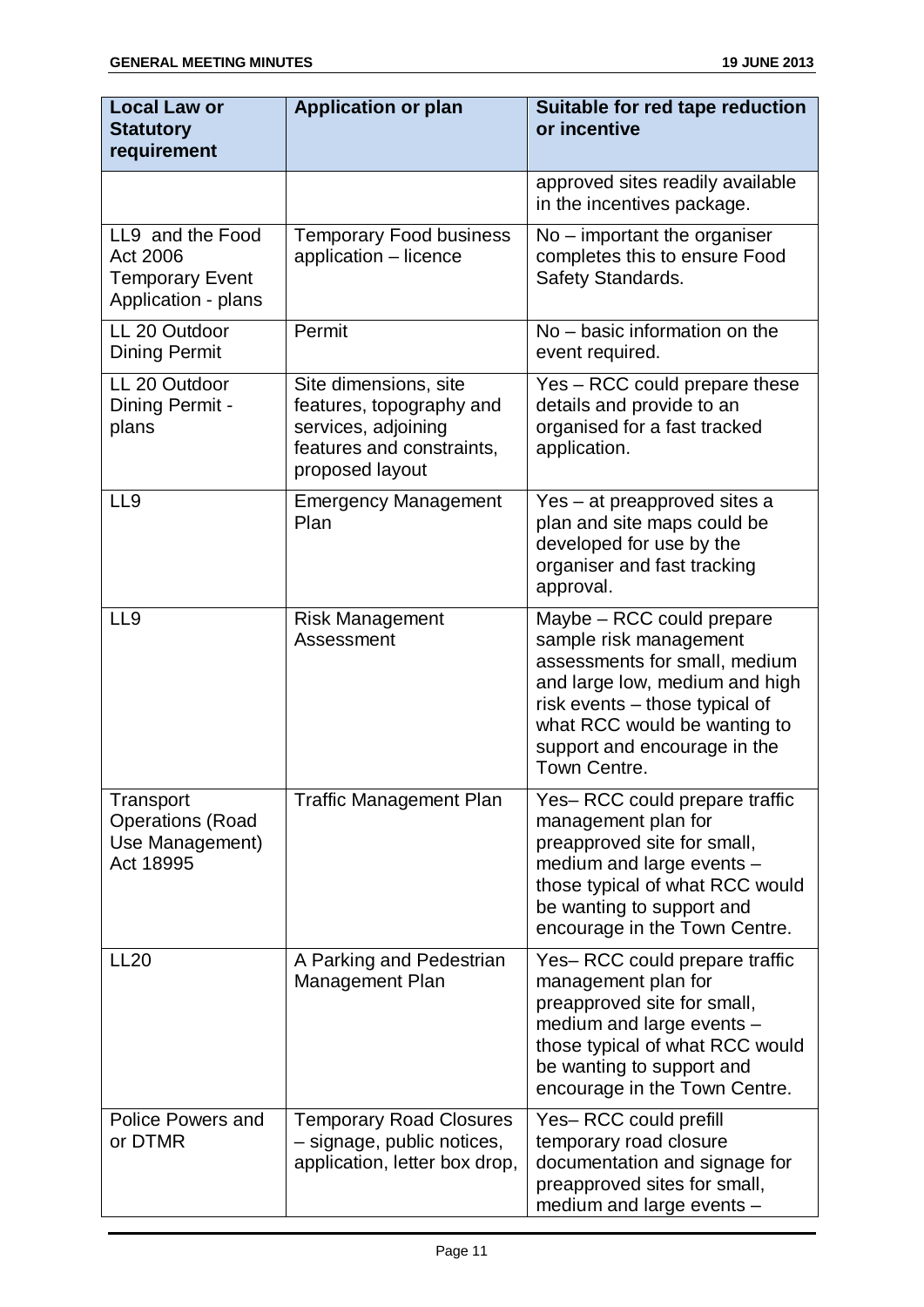| <b>Local Law or</b><br><b>Statutory</b><br>requirement                    | <b>Application or plan</b>                                                                | Suitable for red tape reduction<br>or incentive                                                                                                                                                                                    |
|---------------------------------------------------------------------------|-------------------------------------------------------------------------------------------|------------------------------------------------------------------------------------------------------------------------------------------------------------------------------------------------------------------------------------|
|                                                                           |                                                                                           | those typical of what RCC would<br>be wanting to support and<br>encourage in the Town Centre.                                                                                                                                      |
| <b>Electrical Safety Act</b><br>2002                                      | Testing and tagging                                                                       | <b>No</b>                                                                                                                                                                                                                          |
| <b>Petroleum and Gas</b><br>(Production and<br>Safety) Regulation<br>2004 | <b>Gas System Compliance</b><br>Certificate                                               | <b>No</b>                                                                                                                                                                                                                          |
| <b>Explosives</b><br><b>Regulation 2003</b>                               | Site specific safety<br>management plan                                                   | Maybe – for pre-approved sites<br>and for fast tracking a plan could<br>be developed by a qualified<br>person for inclusion in an<br>incentives package.                                                                           |
| Building Act 1975 -<br>temporary building<br>and structure                | <b>Development Permit</b>                                                                 | No - larger structures should not<br>be pre-approved this is to ensure<br>utmost safety.                                                                                                                                           |
| Environment<br>Protection Act 1994                                        | <b>Noise</b>                                                                              | Yes – at pre-approved site and<br>for fast tracking specific<br>conditions could be developed<br>and agreed to by the organiser.                                                                                                   |
| Local Law 2<br>(Animal<br>Management)                                     | Use of animals                                                                            | <b>No</b>                                                                                                                                                                                                                          |
| Environment<br><b>Protection (Waster</b><br>Management)<br>Regulation     | <b>Toilet facilities</b>                                                                  | $No -$ toilets must comply $- a$ list<br>of suppliers of compliant portable<br>toilets could be supplied in<br>incentives package and no<br>relaxation on the number of<br>toilets for events should be<br>made.                   |
| Local Law 11<br><b>Control of Signs</b>                                   | Signage approval form -<br>banners, flags,<br>sponsorship signage,<br>information signage | Yes - a preapproved signage<br>package could be developed and<br>used by organisers for a fast<br>tracked application, pre-<br>approved sites could have their<br>own approved signage locations,<br>the form could be pre-filled. |
| <b>Model Local Laws</b>                                                   | <b>Draft Subordinate Local</b><br>Law No 1.12 (Operation of<br><b>Temporary Events)</b>   | Further<br>reduction<br>red<br>tape<br>measures are being considered<br>within the review of the local<br>laws.                                                                                                                    |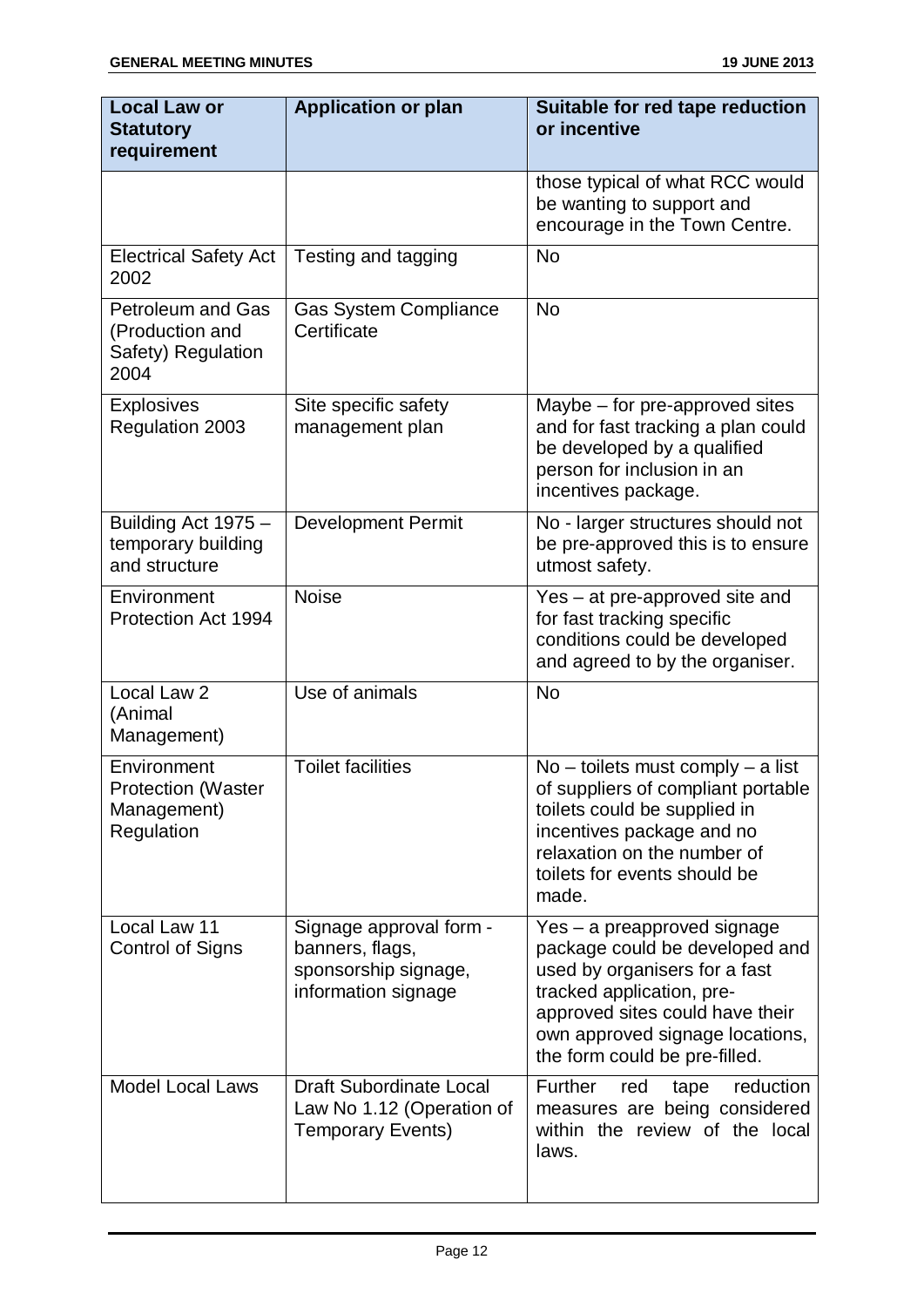#### **Other event organising issues**

A number of issues were reported during the investigations including;

- Liability sometimes there are blurred lines between what is understood to be Council's liability and what the event organiser is liable for particularly when Council has to get involved in the event organising during an approval process, the event is held on RCC property or the street or other privately owned buildings are used in the event (light show, hanging or displaying).
	- o An incentives package should include clear information on who is liable for what.
	- o It should be made clear to an event organiser if Council is to be a partner, a sponsor or just the approval agency.
- Fees and Charges are currently in place for events that use public open space.
	- o Potential for an incentives package to include reduced fees.
- Road Closures can cause major headaches when they are required on both State and Local roads
	- o A streamlined application would be one where only local roads were involved in the event and only local roads were requiring closing. This would be recommended in the incentives package.
- Approving unusual requests from time to time approval for events will be required that Council has not dealt with before.
	- o Components of an incentives package may be useful for these types of events but it is likely that time and effort will be needed to approve unusual events and that they won't be able to be fast tracked.
- Event Management Plans often do not provide the detail required to give fact approval and as such a system to improve the quality of event management plans should be considered.
	- o An incentives package would provide a template for an events management plan with all the issues that need to be addressed particularly to secure a fast tracked approval. Some examples of completed ones would be provided.

#### **Need for a checklist**

There are a myriad of requirements for events and it has been noted that Council is not able to provide a checklist of all the stages and permits. An incentives package will include a checklist so that organisers can quickly and easily see all the requirements.

#### **Events Incentive Framework –** *with the aim of streamlining processes*

A framework of incentives to be offered to Event Organisers should be developed.

The ideas within the framework require further investigation and costing to ensure events meet local law and statutory requirement and they are economically viable and will deliver an activated and more vibrant Cleveland Town Centre.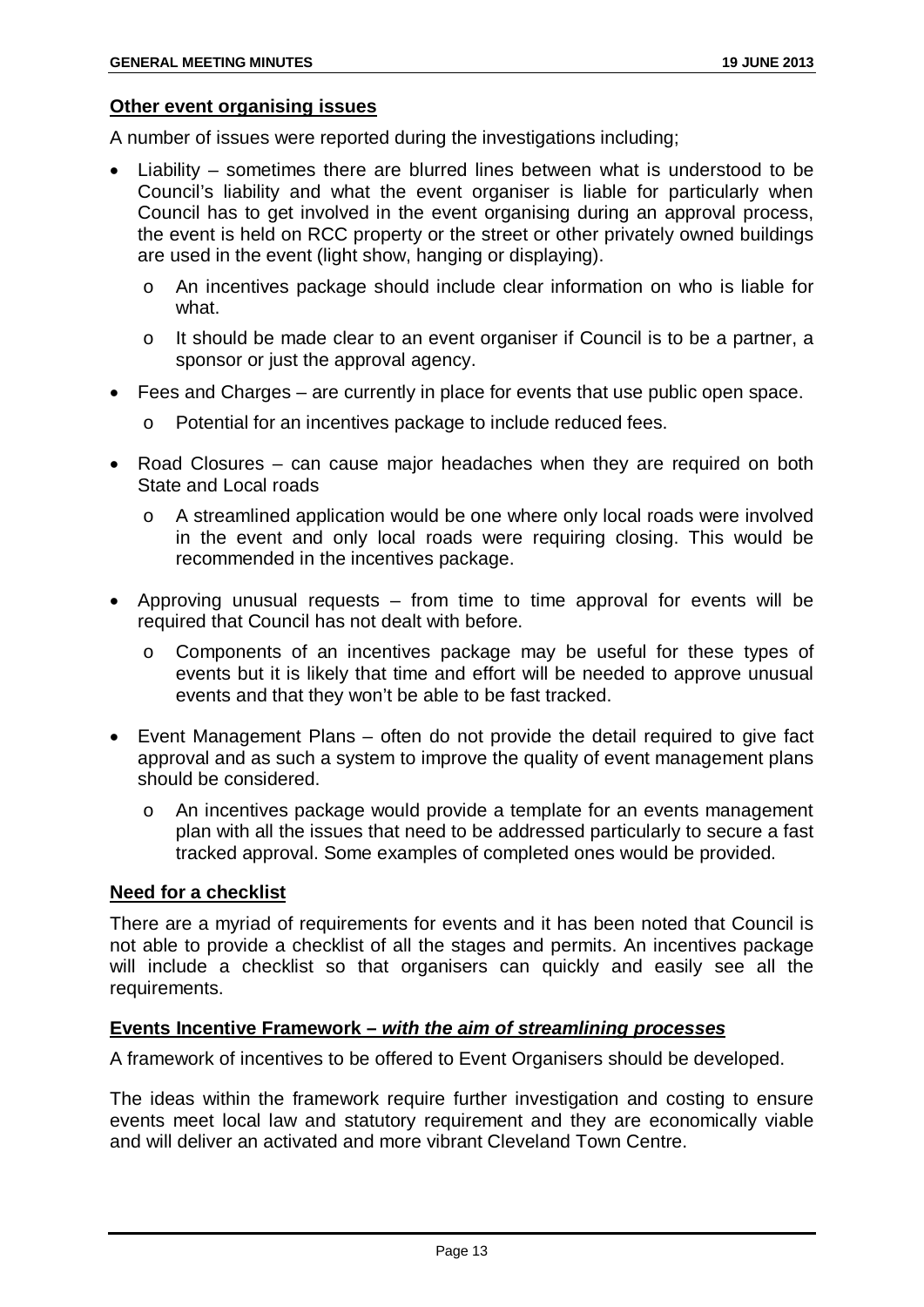#### *The framework:*

- 1. Identify specific suitable sites in the Town Centre for events, activations and installations.
- 2. Undertake a public open space commercial use assessment at each of the sites.
- 3. Pre-approve these sites for future events.
- 4. Prepare plans and templates for each pre-approved site: e.g.
	- A site plan, event management plan, traffic management plan, parking and pedestrian plan.
	- A template letter for application for a temporary road closure.
	- Signage templates: lost children, lost property, road closures, first aid.
- 5. Provide assistance in completing a Risk Management Plan.

#### *Additional ideas:*

- 6. Prepare register of qualified first aid officers.
- 7. Consider having a bank of or access to electrical equipment for hire to event organisers that is already tested and tagged.
- 8. Consider wavering the cost of electricity if using a Council power box
- 9. Prepare a register of vendors who already hold a temporary food business licence.
- 10. Prepare a site specific fireworks safety management plan.
- 11. Consider free provision of extra rubbish bins
- 12. Consider free access to Butt Out facilities.
- 13. Consider a subsidy on the hire of the cost of portable toilets.
- 14. Prepare a sponsorship package for cash and inkind support for Cleveland Town Centre event organisers perhaps along these lines:
	- Level 1- Individual (not incorporated),
	- Level 2 Community Group (not incorporated),
	- Level 3 Community Organisation (incorporated),
	- Level 4 Small Business,
	- Level 5 Large Business,
	- Level 6 Event Organisers and Promoters,
	- Level 7 Redland City Council.

#### **STRATEGIC IMPLICATIONS**

There could be more events and activations on the street and in the parks if an incentives package is put together and marketed.

#### **Legislative Requirements**

Nil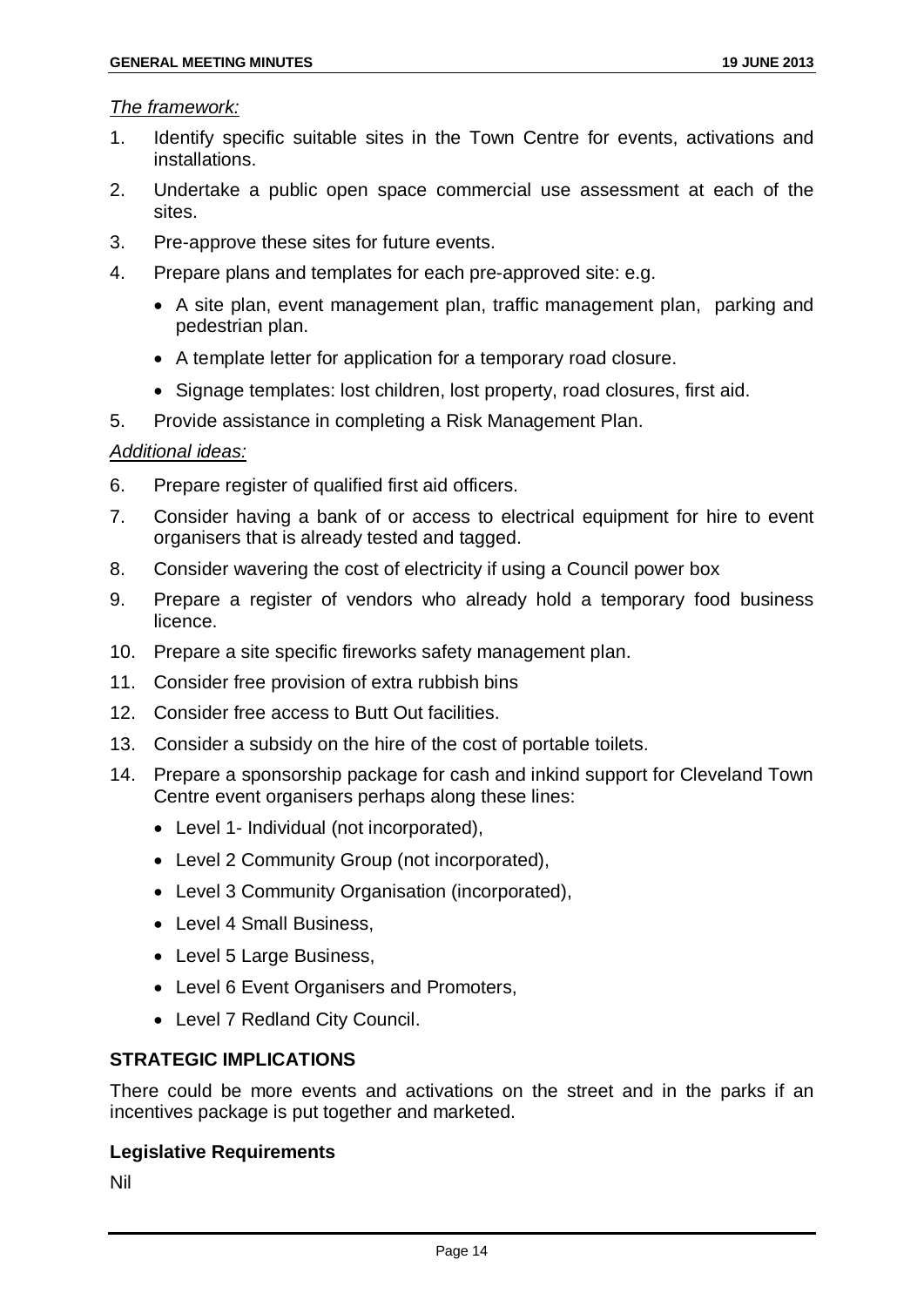#### **Risk Management**

The following actions should be undertaken to ensure all risk management issues associated with preparing an events incentives package for streamlining and fast tracking event approvals include:

- Undertake a site assessment for each preferred event space,
- Prepare a risk management plan for each preferred event space,
- Categorise events into size, scale and risk types
- Determine a range of events that should be incentivised in the Cleveland Town Centre for approval and fast tracking.

#### **Financial**

Investigate the current fee structure to determine if fees are a barrier to holding events.

Consider a possible fee reduction for inclusion in an incentives package for preferred events for approval and fast tracking.

Consider Cleveland CBD events subsidy or sponsorship.

#### **People**

The following work units are currently part of the booking and approval system of Council. The incentives package is not going to recommend changes to this structure or ask for additional resources to implement. The essence of the fast tracking and incentives system would be to streamline the workload for everyone involved.

- Bookings for events in parks are handled by the Sport and Facilities Unit,
- Permits for events in parks are handled by the Health and Environment Unit,
- Permits for events in other locations are handled by the Health and Environment Unit,
- Regular events are also conducted by the Communications Group, the Creative Arts Unit, the Strengthening Communities Unit and Library Services.

#### **Environmental**

Environmental issues addressed during the site assessment phase (see above in Risk Management).

#### **Social**

Social issues addressed during the site assessment phase (see above in Risk Management).

#### **Alignment with Council's Policy and Plans**

Aligned with Council's adopted Cleveland CBD Revitalisation Work Plan under the section A) Master plan Implementation – short term actions, Item 4, Street Activation, Item 4.5

#### **CONSULTATION**

The following work groups where consulted during the preparation of this report:

- 1. Health and Environment Unit Officers,
- 2. Local Laws Officers,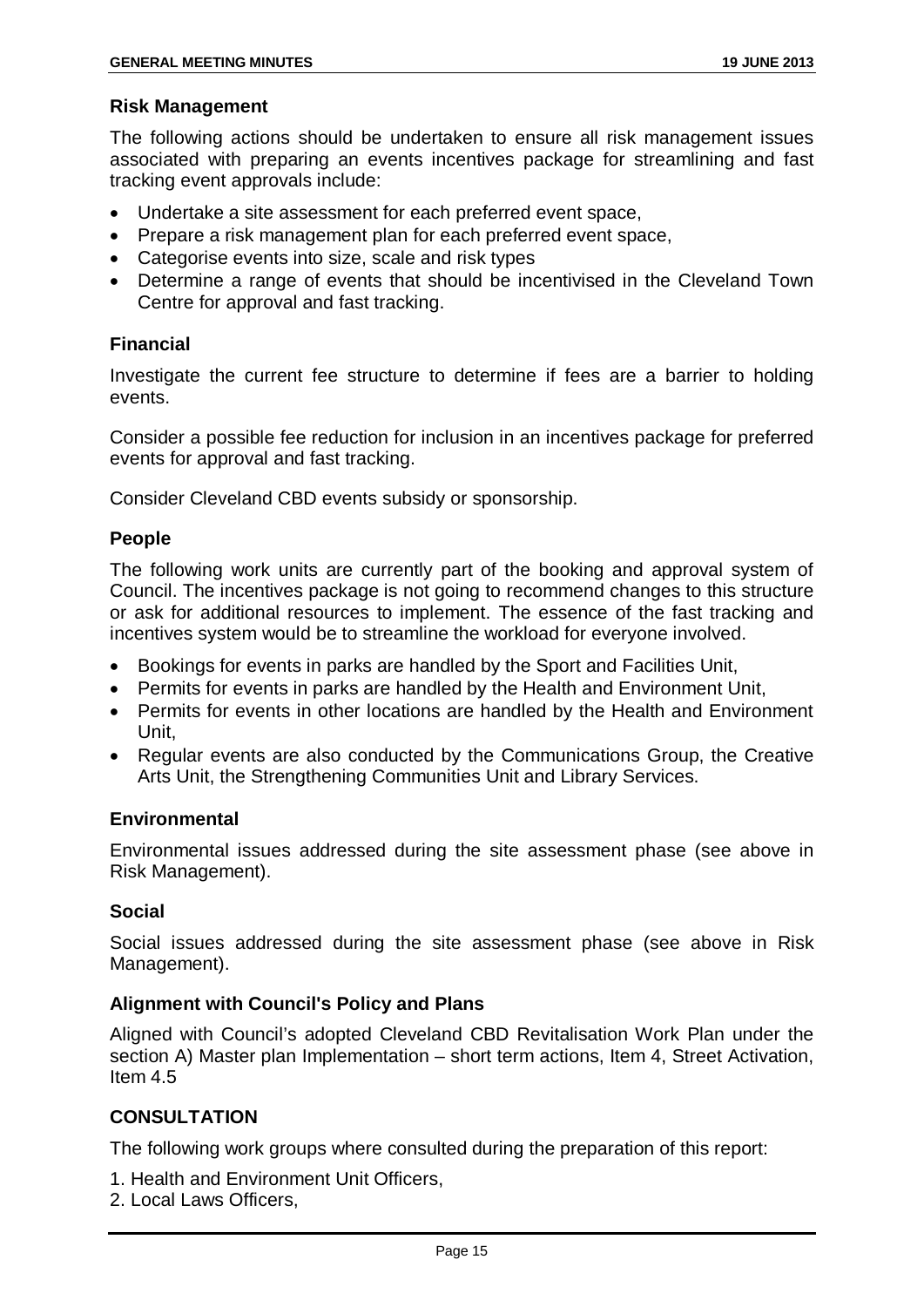- 3. Sport and Facilities Unit Officers,
- 4. Trish Dobson from Cleveland Buzz,
- 5. Jim Gleeson from Plan C (Urban Designers and Planners),
- 6. Principal Advisor Strategic Economic Development,
- 7. Principal Advisor Corporate and Democratic Governance,
- 7. City Planning and Environment Group Officers.

#### **OPTIONS**

That Council resolve as follows:

- 1. That Redland City Council supports the development of an Events Incentives Package for the Cleveland CBD;
- 2. That the Events Incentives Package is developed using the following framework;
	- a. Identify specific suitable sites in the Town Centre for events, activations and installations;
	- b. Undertake a public open space commercial use assessment at each site;
	- c. Pre-approve these sites for future events;
	- d. Prepare plans and templates for each pre-approved site: e.g.
		- i. A site plan, event management plan, traffic management plan, parking and pedestrian plan;
		- ii. A template letter for application for a temporary road closure;
		- iii. Signage templates: lost children, lost property, road closures, first aid;
		- iv. Provide assistance in completing a Risk Management Plan;
- 3. That other incentives are researched and developed for inclusion in the package; and
- 4. That a report is brought back to the Cleveland CBD Revitalisation Committee for finalisation and adoption of the Cleveland CBD Events Incentive Package.

#### **ALTERNATE OPTIONS**

- 1. To vary the Officer's Recommendation.
- 2. To reject the Officer's Recommendation.

#### **OFFICER'S/COMMITTEE RECOMMENDATION/ COUNCIL RESOLUTION**

| Moved by:    | <b>Cr C Ogilvie</b> |
|--------------|---------------------|
| Seconded by: | <b>Cr P Bishop</b>  |

**That Council resolve as follows:**

- **1. That Redland City Council supports the development of an Events Incentives Package for the Cleveland CBD;**
- **2. That the Events Incentives Package is developed using the following framework;**
	- **a. Identify specific suitable sites in the Town Centre for events; activations and installations;**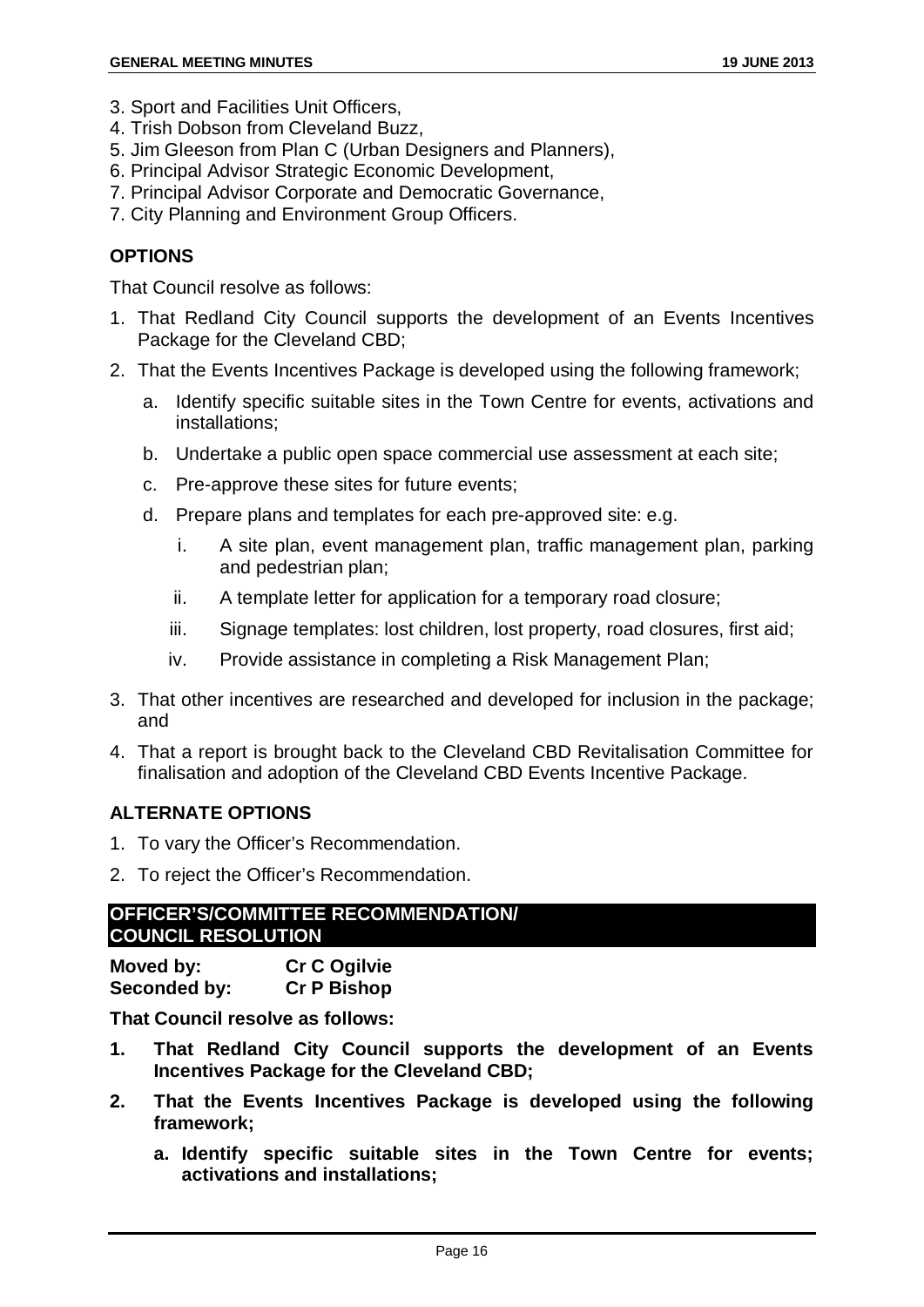- **b. Undertake a public open space commercial use assessment at each site;**
- **c. Pre-approve these sites for future events;**
- **d. Prepare plans and templates for each pre-approved site: e.g.** 
	- **i. A site plan, event management plan, traffic management plan, parking and pedestrian plan;**
	- **ii. A template letter for application for a temporary road closure;**
	- **iii. Signage templates: lost children, lost property, road closures, first aid;**
	- **iv. Provide assistance in completing a Risk Management Plan;**
- **3. That other incentives are researched and developed for inclusion in the package; and**
- **4. That a report is brought back to the Cleveland CBD Revitalisation Committee for finalisation and adoption of the Cleveland CBD Events Incentive Package.**

#### **CARRIED 10/1**

Cr Gleeson voted against the Council Resolution.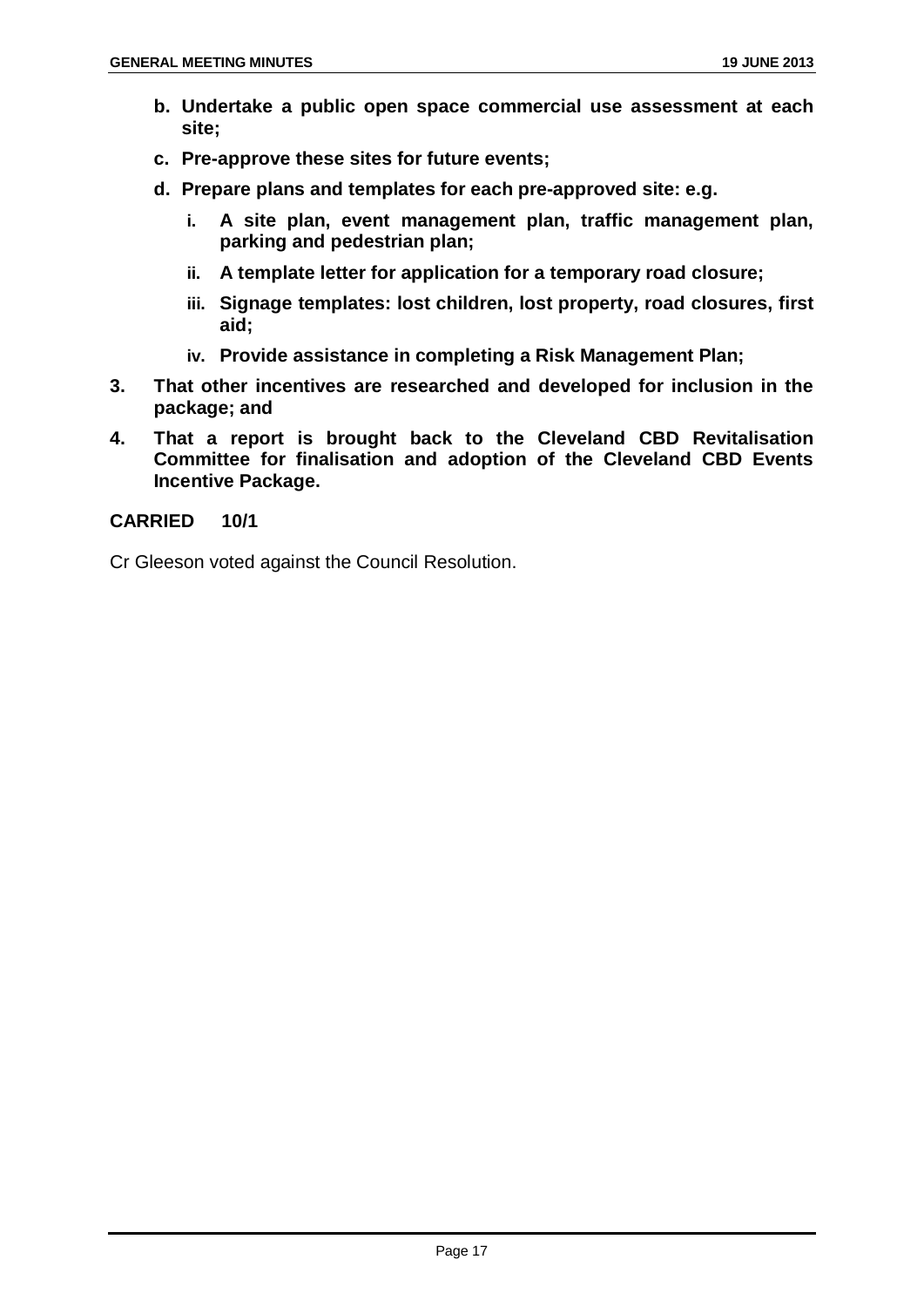#### <span id="page-18-0"></span>**11.1.2 CLEVELAND CBD REVITALISATION WORK PROGRAM STATUS REPORT**

**Dataworks Filename: ED Planning: Cleveland CBD Proposed Work Program LUP Projects: Cleveland CBD Project**

**Attachment: Cleveland CBD Revitalisation Strategy Work Plan - Status Report**

**Louise Rusan General Manager Community & Customer Services**

**Author: Angela Wright Principal Advisor Open Space Planning**

#### **PURPOSE**

The purpose of this report is to provide an update on the progress of the implementation of the Cleveland CBD Revitalisation Work Plan.

#### **BACKGROUND**

Council resolved on the General Meeting on 1<sup>st</sup> May 2013 to:

- 1. Endorse the Cleveland CBD Revitalisation Work Plan subject to budget deliberations and ongoing monitoring and review;
- 2. Add to current work program:

**Responsible/Authorising Officer:**

- a) Outcomes of Item 1.1 *(CBID)*;
- b) In current events, consideration of the Black Swamp
- 3. Bring back to all future Cleveland CBD Revitalisation Committees, the work program including scorecard tracking and progress reporting.

The Cleveland CBD Revitalisation Work Plan highlights 4 key work program areas which will assist with delivering outcomes for the Cleveland CBD Revitalisation Committee. The four work programs are:

- A. Master Plan Implementation short term actions;
- B. Management of Cleveland CBD Development Incentives Program;
- C. Economic Analysis incorporating Council land investigations and Council land requirements; and
- D. Project Management and Governance.

The Cleveland CBD Revitalisation Work Plan seeks to balance the need to deliver short and medium term improvements in the CBD (for example streetscape improvements) while undertaking further technical and feasibility studies to facilitate the long-term future release of Council land (valued at \$20m).

As well as defining key work programs, the draft Work Plan also identifies a range of events and facilities that are currently held within or are in close proximity to the Cleveland CBD. As part of the Cleveland CBD Revitalisation Committee and Project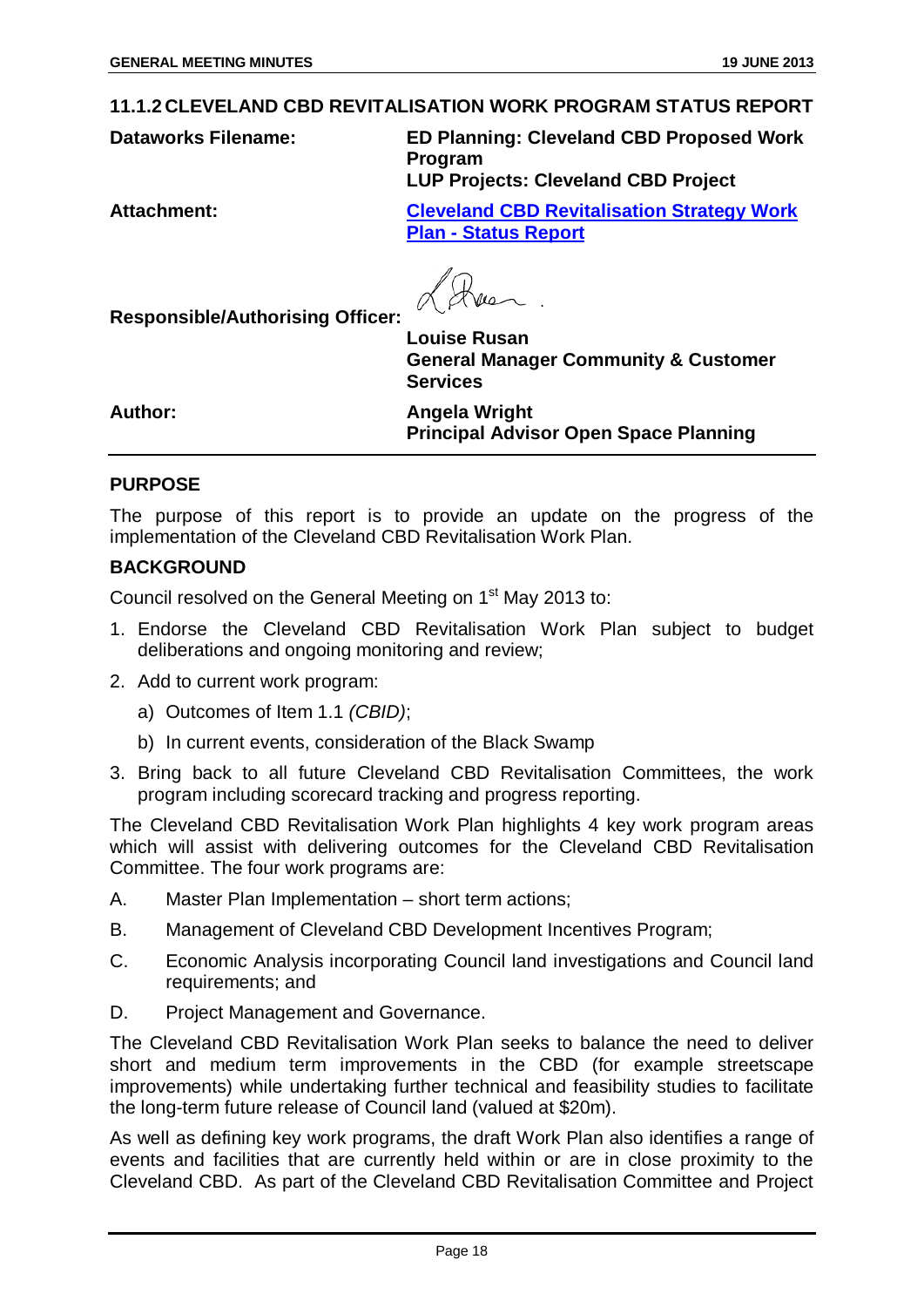there is scope to consider how Council can assist with attracting more people to these events and encouraging greater use of these facilities.

#### **ISSUES**

#### The Scorecard Approach

A scorecard tracking using the traffic light symbols has been used in the attached status report.



**Progressing well meeting objectives, on budget on time** 



**Caution not meeting planned objectives, budget or time.** 

#### Progress on Actions

Since commencement of the Work Plan the following progress has been made on the initial 39 actions:

- 18 actions are progressing well meeting objectives and on budget and on time.
- 11 actions have commenced and are progressing and require monitoring.
- 10 actions have not commenced and are mostly long term actions

#### Milestones

#### **A) Master Plan Implementation - short term actions**

- **1.4** Re-establishing a visual link between the library square and harbour.
- Onsite meetings held with City Spaces to discuss and prioritise improving the visual links between Library Square and Raby Bay Harbour Park and Middle Street through to RPAC
- Some pruning to occur before the end of 2012/2013
- **2.1** Implement actions and initiatives aimed at increasing the number of people visiting the Cleveland CBD. Actions to be considered include free Wi-Fi proposal within the library square area (already subject to separate project bid), painting program for private buildings, activation of vacant shop fronts, etc.
- Providing free Wi-Fi into the Cleveland Library is a 2013/2014 budget bid by Library Services.
- $\checkmark$  The bid does not include extending the service into Library Square
- **4.3** RPAC activation built environment at RPAC
- $\checkmark$  Activation of all of the outside areas around RPAC is currently being investigated
- $\checkmark$  Events are being trialled outside the main buildings
- A portable stage has been constructed and is hosting free outdoor events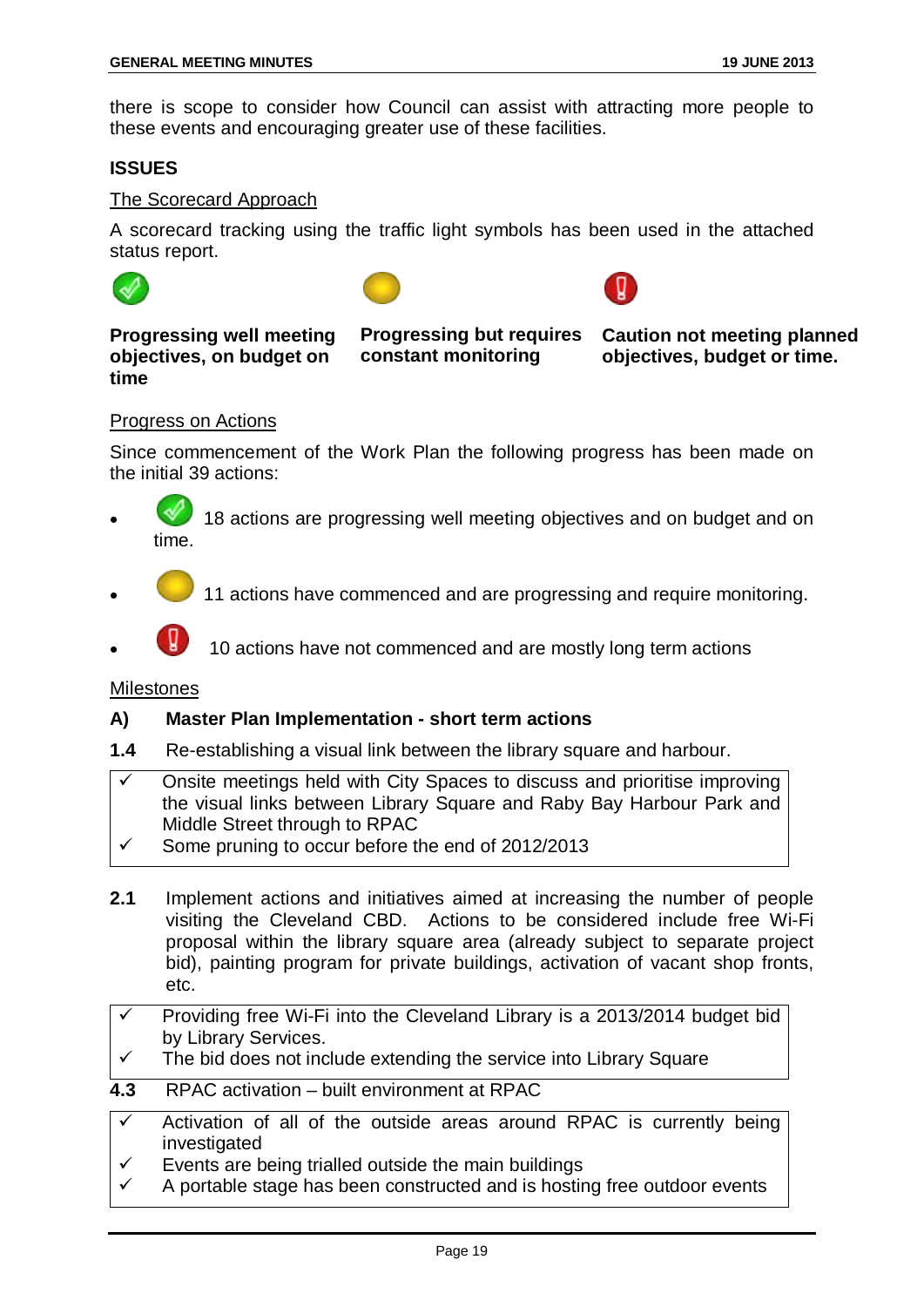- **4.4** Investigation of night-time activities in the CBD. Empowerment of local businesses to drive investment in the CBD.
- $\checkmark$  Night time events at RPAC including outside the building are being used as a way of driving acceptance and attendance at night time events in the Town Centre – in addition to Raby Bay Harbour.
- **4.5** Investigate potential for Events Incentives package. Development of a standardised event management process
- Work has commenced on putting an incentives package together.
- $\checkmark$  A separate report is presented to Council to gain direction on possible incentives
- $\checkmark$  An incentive package will be presented to Council at the August meeting

#### **B) Management of Cleveland CBD Development Incentives Program**

- **1.1** Finalisation, adoption and implementation of administration aspects and rules regarding the operation of the incentives program (i.e. business rules, administration procedures, administration of fee and charge concessions including rating and utility charge concessions). (\$1.5m in infrastructure concessions)
- $\checkmark$  CBD Development Incentives Package Fact Sheet completed  $\checkmark$  Administrative arrangements are being put in place
- **C) Economic Analysis incorporating Council land investigations and requirements**
- **3.1** Review of Council office and library requirements in terms of location, size, configuration and preferred ownership arrangements.
- $\checkmark$  The Strategic Accommodation Review has commenced.<br> $\checkmark$  The project will be completed by 30 June 2013
- The project will be completed by 30 June 2013
- **4.1** Undertake a review of 2006 strategic car parking review to determine number of off road public car parks required to be provided, preferred location and viable financial options for delivery.
- The Strategic Car Park Review will commence shortly The project will be managed by City Planning and Environment with the assistance of City Infrastructure

#### **5.1 Economic Baseline, 5.2 Role and Function of CBD, 5.3 Revitalisation Strategy, 5.4 Implementation**

- The above Cleveland Commercial Investment Attraction Strategy has been awarded.
- $\checkmark$  The contract was awarded on the basis of Stage 1 and 2 to be completed on 30/06/13
- Further stages will commence on 01/07/13 for completion by August 2013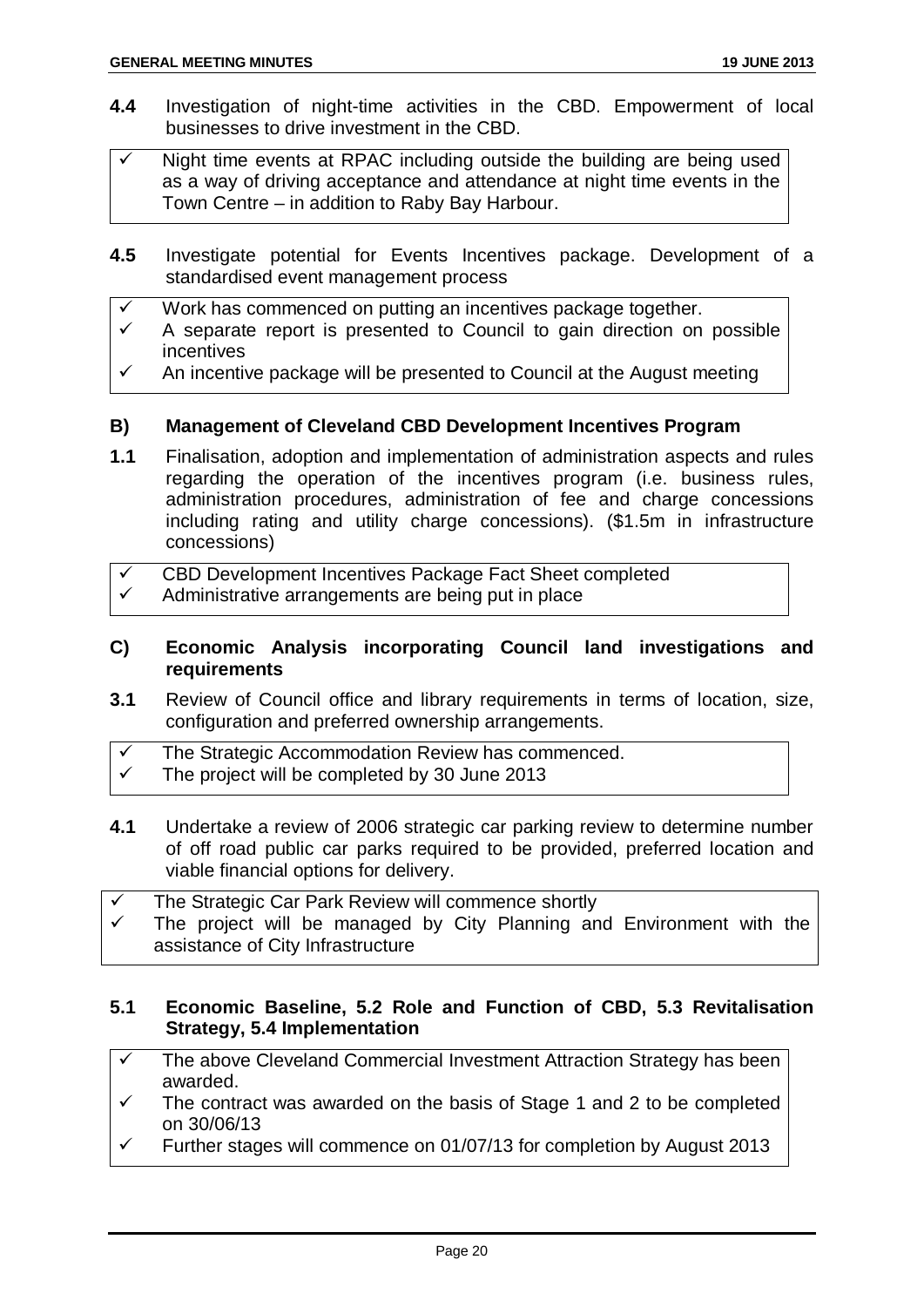#### **D) Project Management and Governance**

- **5.1** Preparation of detailed communication strategy to engage with business community and potential investors. Key elements to include:
	- Marketing strategy long term communications program marketing the Cleveland CBD, the master plan, precincts within the CBD and the incentives program
	- Communications package to landowners located within the CBD area
	- Preparation of media releases
	- Coordination with EDQ as part of Cleveland PDA process

Additional project work

#### **E) Cleveland CBD Users' Profile**

An in-depth survey of residents and visitors within the Cleveland CBD will be undertaken as a way of determining how the CBD is currently being used and to gain perceptions of the CBD. The findings will assist in developing a long-term strategy for the CBD renewal. The project, which will be added to the Work Plan is being undertaken by City Futures and includes using new community engagement software called Engagement HQ.

Users' Profile Project has commenced, including:

- $\checkmark$  Review of previous engagement data<br> $\checkmark$  Community and socio-economic profil
- $\checkmark$  Community and socio-economic profiling  $\checkmark$  Audit of existing businesses and organisation
- Audit of existing businesses and organisations within Cleveland CBD
- $\checkmark$  Online Engagement software approved and procured (\$7,000)<br> $\checkmark$  Online and intercent surveys designed to record users' experies
- Online and intercept surveys designed to record users' experiences

#### **STRATEGIC IMPLICATIONS**

The revitalisation of the Cleveland CBD is recognised as a strategic priority of Council. Implementation of the Cleveland CBD Revitalisation Work Plan will guide future work related to the revitalisation of Cleveland CBD and assist with delivering the short, medium and long term outcomes of the Cleveland CBD Revitalisation Committee.

#### **Financial**

The work tasks for 12/13 have been estimated at \$135,000.

To date (13/5/2013) \$110,000 has been committed from the allocated \$135,000 in the 2012/2013 financial year.

An allocation of \$10,000 will be required by City Spaces for tree pruning and it is expected that the full budget amount will be committed by the time this report goes to Council.

The Communications Group have indicated that the \$75,000 allocated for the communication strategy is currently on time for delivery in the current financial year.

The Communications Group have commenced the above marketing strategy which includes a \$75,000 commitment to the promotion of the Development Incentives Package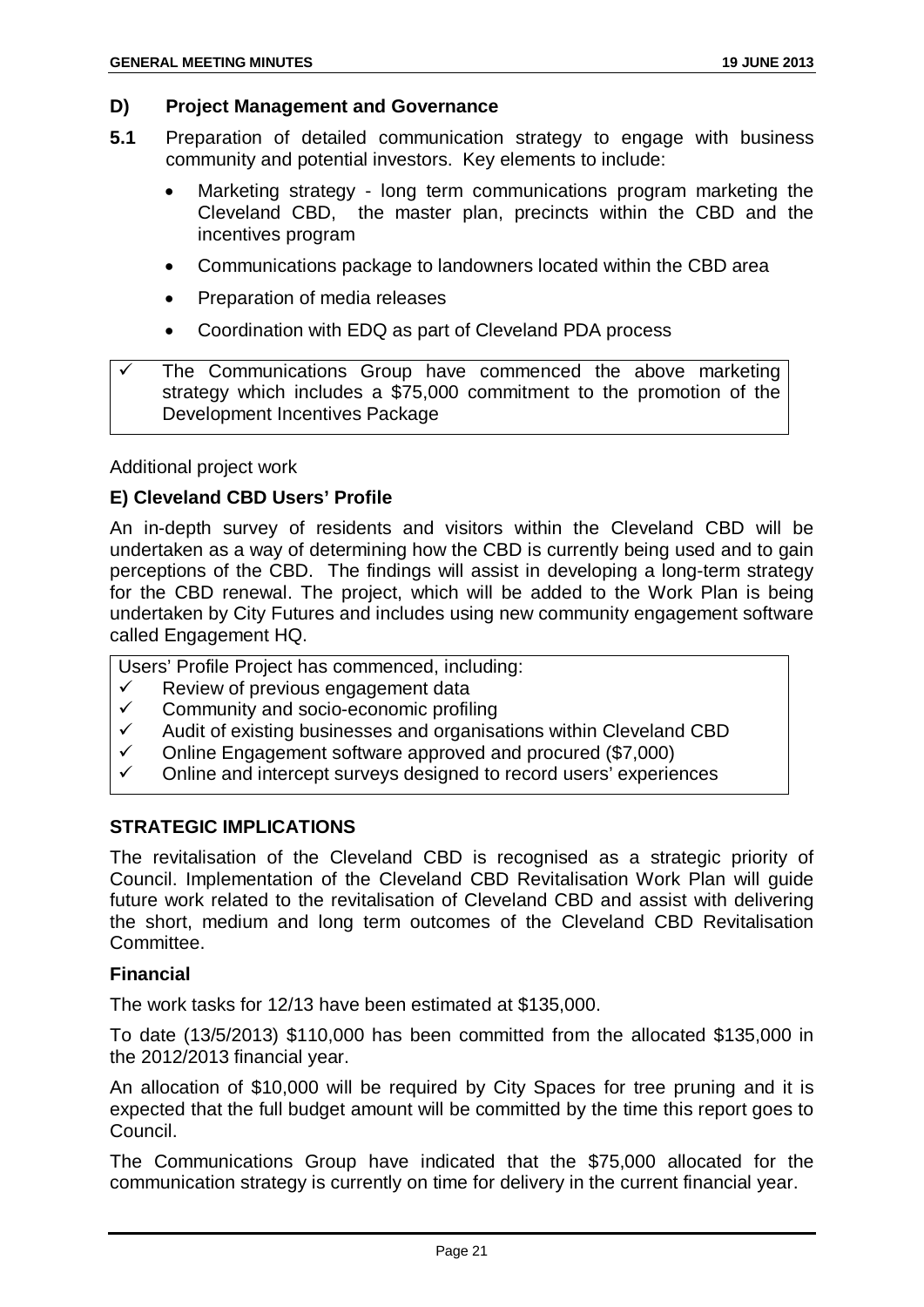#### **People**

The implementation of the Cleveland CBD Revitalisation Work Plan and associated work programs is requiring work to be undertaken across a range of departments and groups within Council. The draft Cleveland CBD Revitalisation Work Plan assigns responsibility to appropriate areas of Council for each of the activities and tasks. Recognising the significance of the Cleveland CBD Revitalisation Project it is expected that Council groups will work collaboratively to implement the plan.

#### **Alignment with Council's Policy and Plans**

The recommendation of this report and the Cleveland CBD Revitalisation Work Plan support a range of Council strategic priorities including green living, wise planning and design, a supportive vibrant economy, strong and connected communities and embracing the bay.

#### **Consultation**

City Planning and Environment is coordinating the projects across various Council Groups. Each Group Manager has been asked to provide feedback and a status update on the progress of their projects.

#### **OFFICER'S/COMMITTEE RECOMMENDATION/ COUNCIL RESOLUTION**

**Moved by: Cr C Ogilvie Seconded by: Cr W Boglary**

**That Council resolve to:**

- **1. Note the progress of the implementation of the Cleveland CBD Revitalisation Work Plan; and**
- **2. Add the Cleveland CBD Revitalisation Users' Profile project to the Work Plan.**

**CARRIED 11/0 (en-bloc)**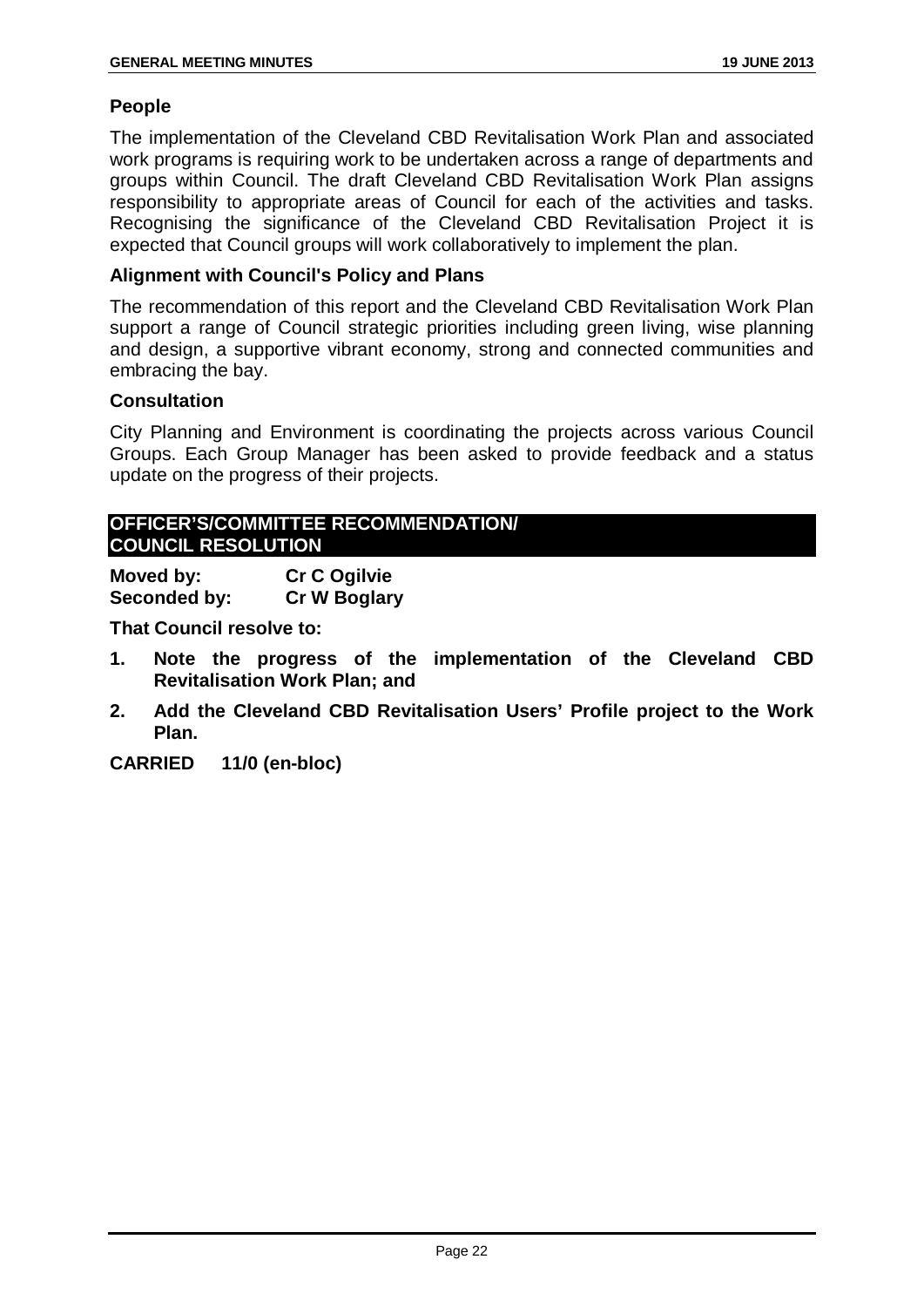#### <span id="page-23-0"></span>**12 MOTION TO ADJOURN GENERAL MEETING FOR THE CONDUCT OF THE COORDINATION COMMITTEE MEETING**

#### **COUNCIL RESOLUTION**

**Moved by: Cr M Elliott Seconded by: Cr M Edwards**

**That the meeting be adjourned at 11.12am to enable the conduct of the Coordination Committee meeting.**

**CARRIED 11/0**

#### <span id="page-23-1"></span>**13 MOTION TO RECONVENE GENERAL MEETING**

#### **COUNCIL RESOLUTION**

**Moved by: Cr W Boglary Seconded by:** 

**That the General Meeting be reconvened at 11.31am.**

**CARRIED 11/0**

#### <span id="page-23-2"></span>**14 ADOPTION OF COMMITTEE MEETING REPORT & RECOMMENDATIONS**

#### <span id="page-23-3"></span>**14.1 COORDINATION COMMITTEE MEETING – 19 JUNE 2013**

#### **COUNCIL RESOLUTION**

**Moved by: Cr A Beard Seconded by:** 

**That the Report and Recommendations of the Coordination Committee meeting held 19 June 2013 be adopted.**

Coordination Committee Report 19 June 2013

**CARRIED 11/0**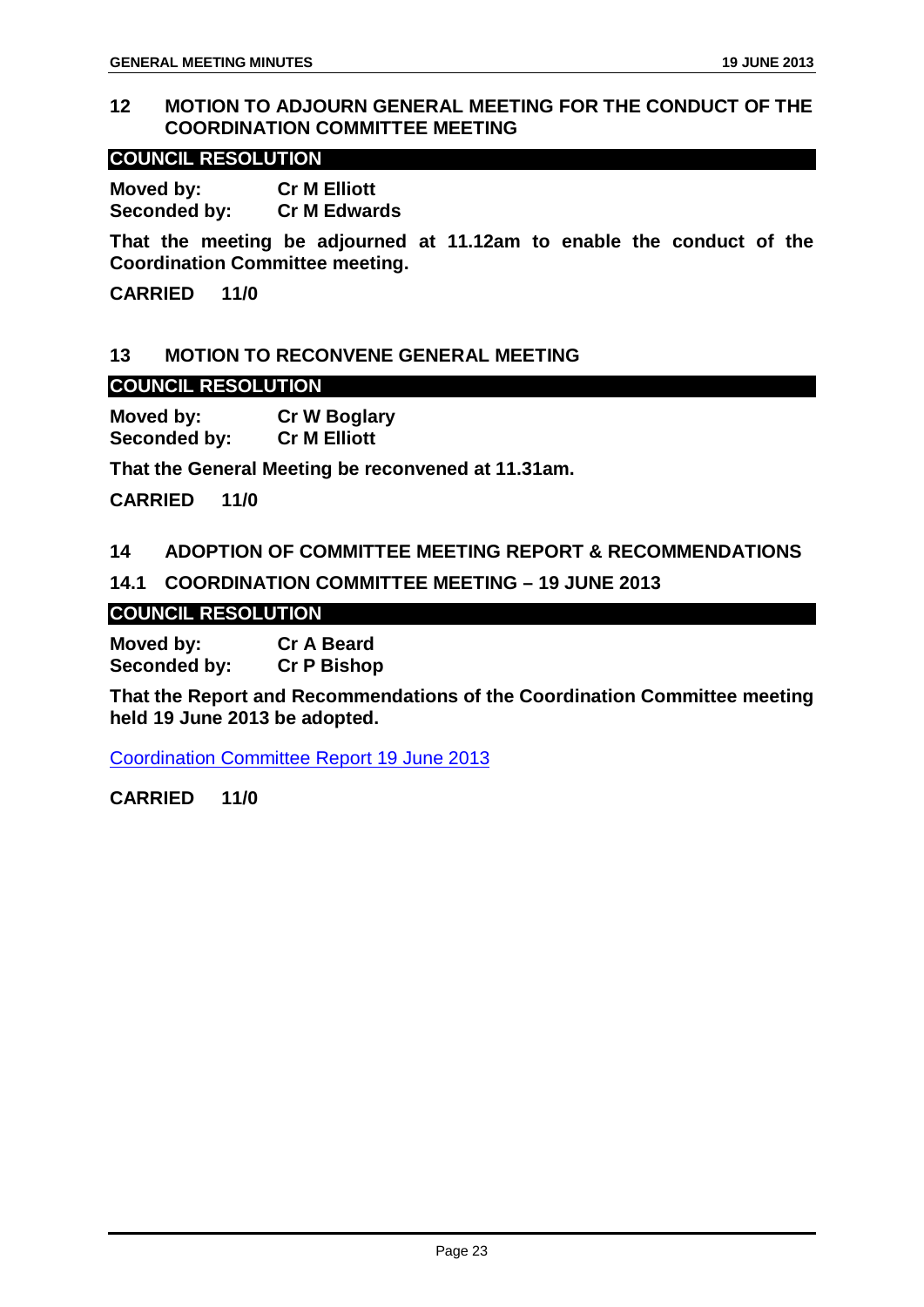#### <span id="page-24-0"></span>**MOTION TO SUSPEND MEETING AT 11.32AM**

| Moved by:    | <b>Cr P Bishop</b>  |
|--------------|---------------------|
| Seconded by: | <b>Cr M Edwards</b> |

**That the General Meeting be suspended for 15 minutes to allow the Mayor to provide Councillors with a proposed Mayoral Minute.**

**CARRIED 11/0**

**MOTION TO RECONVENE MEETING AT 11.46AM**

**Moved by: Cr P Gleeson Seconded by:** 

**That the General Meeting be reconvened.**

**CARRIED 11/0**

#### <span id="page-24-1"></span>**15 MAYORAL MINUTE**

#### <span id="page-24-2"></span>**15.1 BUDGET BOOK**

#### **COUNCIL RESOLUTION**

**Moved by: Cr K Williams**

**That Council resolve to acknowledge that Councillors have been provided copies of the Budget items over successive meetings, and agree for a consolidated Budget Book to be provided by COB Friday, 21 June 2013 prior to the Special Budget meeting on the 27 June 2013.**

**CARRIED 11/0**

#### <span id="page-24-3"></span>**16 NOTICES OF MOTION TO REPEAL OR AMEND RESOLUTIONS**

- Nil
- <span id="page-24-4"></span>**17 NOTICES OF MOTION**
- Nil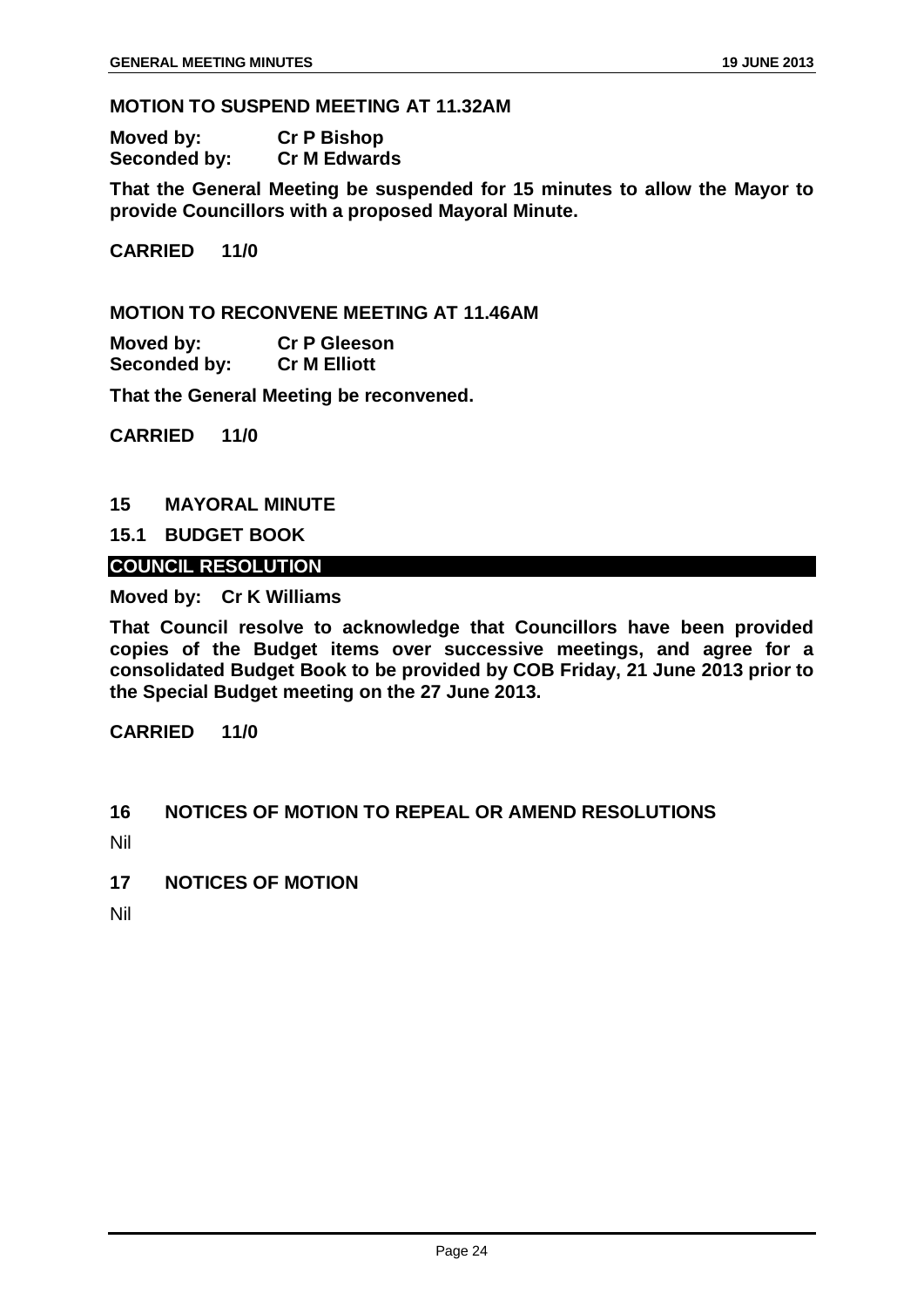<span id="page-25-2"></span><span id="page-25-1"></span><span id="page-25-0"></span>

| 18.1 OFFICE OF CEO<br><b>18.1.1 MAY 2013 MONTHLY FINANCIAL REPORTS</b><br><b>Dataworks Filename:</b><br>Attachment:<br><b>Monthly Financial Report May 2013</b><br><b>Responsible Officer:</b><br><b>Gavin Holdway</b><br><b>Chief Financial Officer</b><br>Author:<br><b>Deborah Corbett-Hall</b><br><b>Service Manager Business and Commercial</b><br><b>Finance</b> | 18 <sup>1</sup><br><b>LATE ITEM</b> |                                                  |
|------------------------------------------------------------------------------------------------------------------------------------------------------------------------------------------------------------------------------------------------------------------------------------------------------------------------------------------------------------------------|-------------------------------------|--------------------------------------------------|
|                                                                                                                                                                                                                                                                                                                                                                        |                                     |                                                  |
|                                                                                                                                                                                                                                                                                                                                                                        |                                     |                                                  |
|                                                                                                                                                                                                                                                                                                                                                                        |                                     | <b>FM Monthly Financial Reports to Committee</b> |
|                                                                                                                                                                                                                                                                                                                                                                        |                                     |                                                  |
|                                                                                                                                                                                                                                                                                                                                                                        |                                     |                                                  |
|                                                                                                                                                                                                                                                                                                                                                                        |                                     |                                                  |

#### **PURPOSE**

The purpose is to present the May 2013 Monthly Financial Performance Report to Council and explain the content and analysis of the report. Section 204(2) of the *Local Government Regulation 2012* requires the Chief Executive Officer of a local government to present statements of its accounts to the local government.

The financial information also provides Council with regular analysis of performance against budget and variances can then be identified on a monthly basis. Generally, any budgeting issues can be addressed via budget submissions through the quarterly budget review process. Of note, the third and final budget review for 2012/13 was adopted by Council on 5 June 2013. There will be no further opportunities to revise the budget this financial year.

#### **BACKGROUND**

The Corporate Plan contains a strategic priority to support the organisation's capacity to deliver services to the community by building a skilled, motivated and continually learning workforce, ensuring assets and finances are well managed, corporate knowledge is captured and used to best advantage, and that services are marketed and communicated effectively.

#### **ISSUES**

#### *New Organisational Structure*

Please refer to the attached Monthly Financial Performance Report and associated commentary. Of particular note, a new organisational structure commenced on 8 April 2013 and Financial Services will work closely with the organisation to update the structure in the financial management system for commencement of the reporting to the new structure formally as of 1 July 2013.

It has previously been agreed that the remaining monthly reports in the 2012/2013 financial year will continue to provide departmental breakdown information as per the departmental structure prior to 8 April 2013. The new structure will be reflected in the financial reports commencing in the 2013/2014 financial year.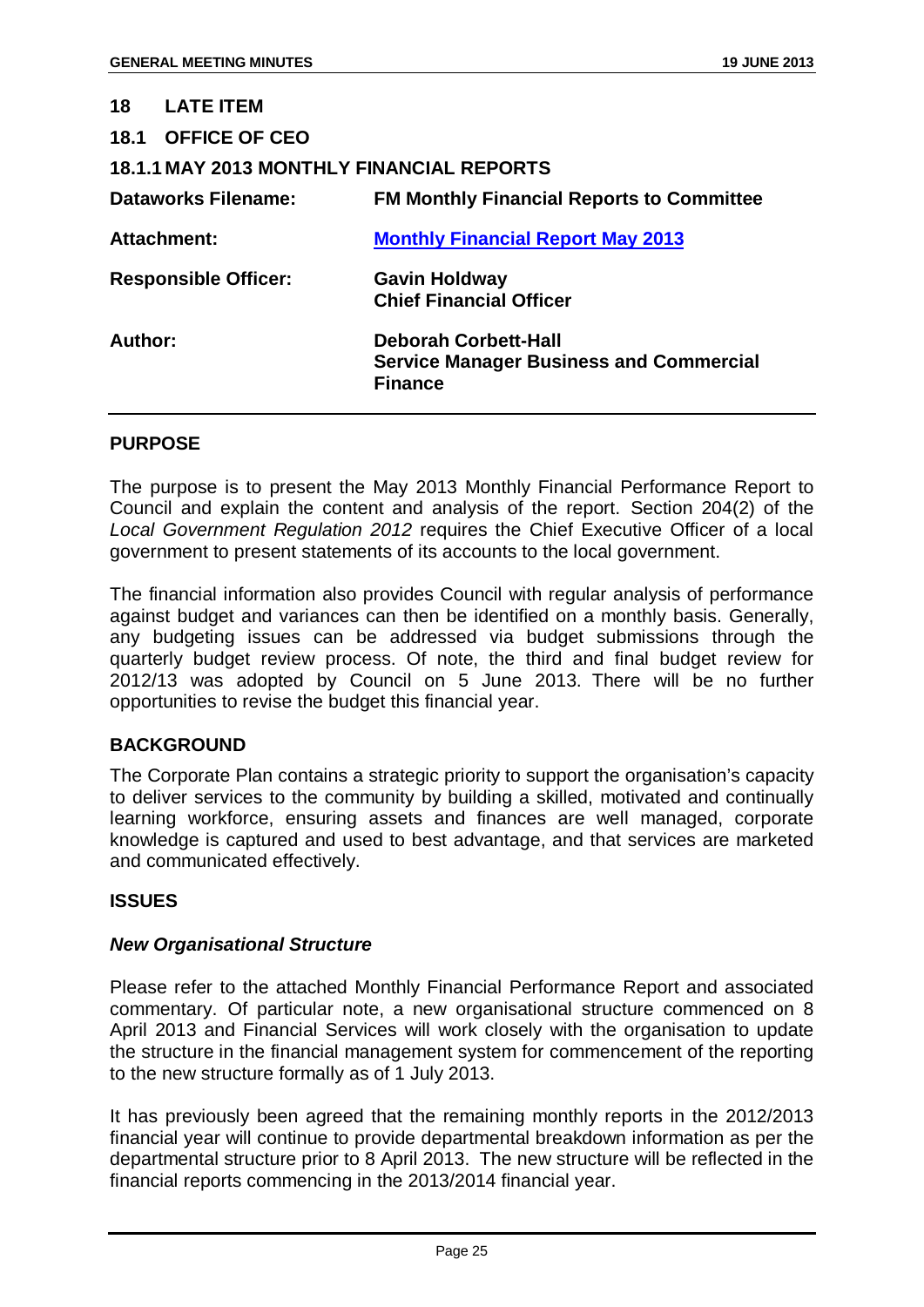#### *Interim External Audit*

Additionally, Financial Services has prepared a set of interim/shell statements for the 2012/2013 financial year as at 31 March 2013 and these were viewed by Council's external auditors as part of the interim visit which officially ended on 5 June 2013 with further work being conducted in the background. The intent of these interim/shell statements was to seek confirmation from the external auditors that Council's current accounting policies and treatments are acceptable in readiness for the final statements that will be incorporated into Council's 2012/2013 Annual Report.

#### **STRATEGIC IMPLICATIONS**

Council annually adopts key financial stability and sustainability ratios as part of its annual operation plan and budget.

The following adopted 2012/2013 Key Financial Stability and Sustainability Ratios were either achieved or favourably exceeded by Council as at the end of May 2013:

- Level of dependence on general rate revenue;
- Ability to pay our bills current ratio;
- Ability to repay our debt debt servicing ratio;
- Cash balance;
- Cash balances cash capacity in months;
- Longer term financial stability debt to asset ratio;
- Net financial liabilities:
- Interest cover ratio: and
- Asset consumption ratio.

The following indicators were outside of Council's target range for May 2013 although on par with third quarter revised budget expectations:

- Operating performance; and
- Operating surplus ratio.

As advised in the adopted 2012/2013 Operational Plan and Budget, the operating performance and surplus ratios will generally be unfavourable until 2013/2014 when Council is expected to regain its operating surplus position. However, because the operating performance ratio calculation incorporates net cash flow and cash operating revenue, the target can at times be achieved in the month which the rates levy falls due; noting that this has not occurred for May 2013. Rates were due for payment in May so cash balances were high although net cash from operations was not large enough to reach the stretch target of 20%.

#### **Legislative Requirements**

Section 204(2) of the Local Government Regulation 2012 requires the Chief Executive Officer to present the financial report to a monthly meeting.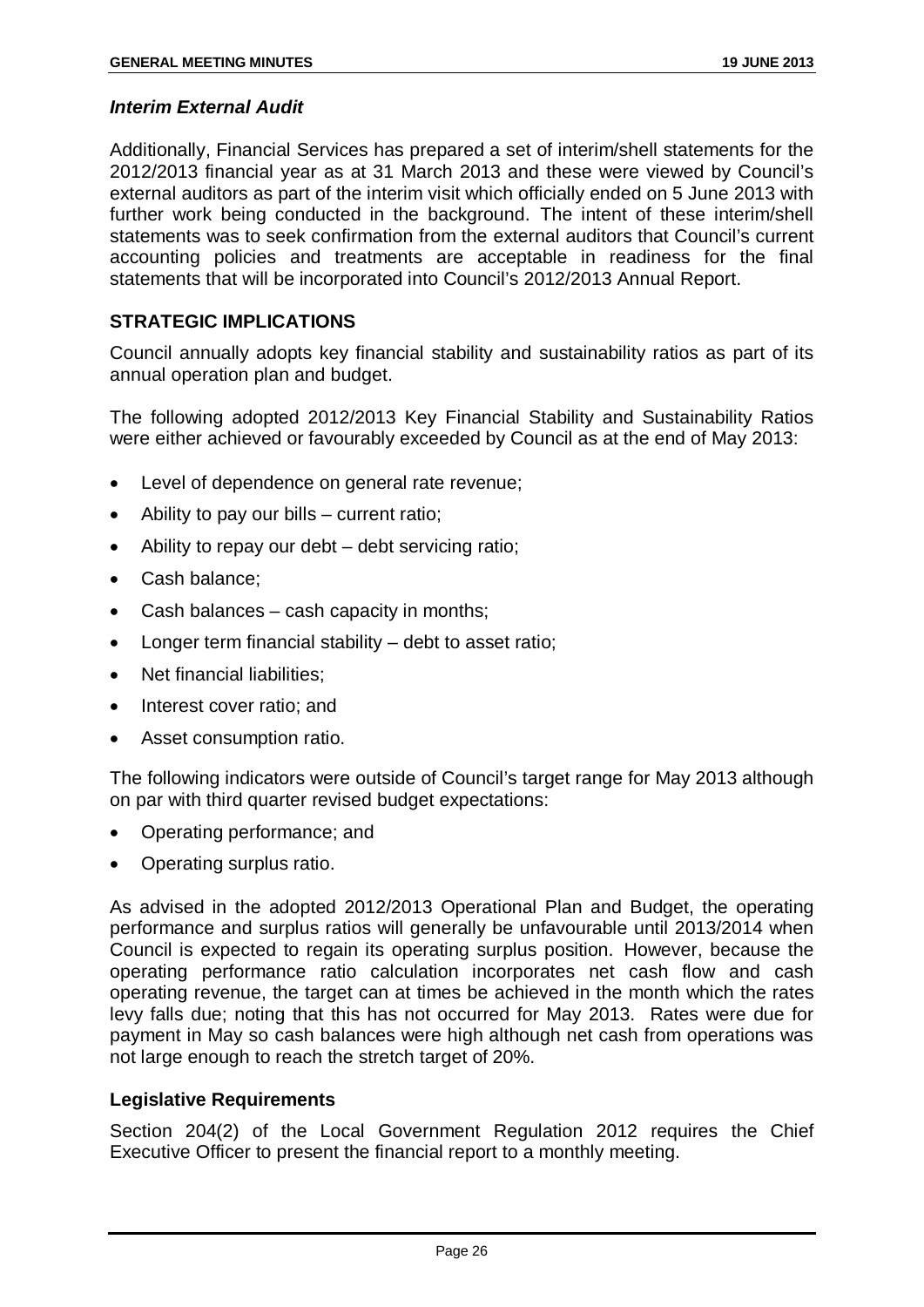#### **Risk Management**

Trends have been noted by the Executive Leadership Group and relevant officers who can provide further clarification and advise around actual to budget variances.

#### **Financial**

There are no direct financial impacts to Council resulting from this report; however it provides an indication of financial outcomes at the end of May 2013. During the month of June, the organisation concentrates on the upcoming end of financial year to ensure the figures in the finance system reflect Council's operations during the 2012-2013 financial year.

#### **People**

Nil impact expected as the purpose of the attached report is to provide financial information to Council based upon actual versus budgeted financial activity.

#### **Environmental**

Nil impact expected as the purpose of the attached report is to provide financial information to Council based upon actual versus budgeted financial activity.

#### **Social**

Nil impact expected as the purpose of the attached report is to provide financial information to Council based upon actual versus budgeted financial activity.

#### **Alignment with Council's Policy and Plans**

This report has a relationship with the following items of the Corporate Plan:

#### **8. Inclusive and ethical governance**

Deep engagement, quality leadership at all levels, transparent and accountable democratic processes and a spirit of partnership between the community and Council will enrich residents' participation in local decision making to achieve the community's Redlands 2030 vision and goals

- 8.7 Ensure Council resource allocation is sustainable and delivers on Council and community priorities
- 8.8 Provide clear information to citizens about how rates, fees and charges are set and how Council intends to finance the delivery of the Community Plan and Corporate Plan

#### **CONSULTATION**

Consultation has taken place amongst Council departmental officers, Financial Services Group Officers and the Executive Leadership Group.

#### **OPTIONS**

- 1. Council resolve to note the End of Month Financial Reports for May 2013 and explanations as presented in the attached Monthly Financial Performance Report.
- 2. Council requests additional information.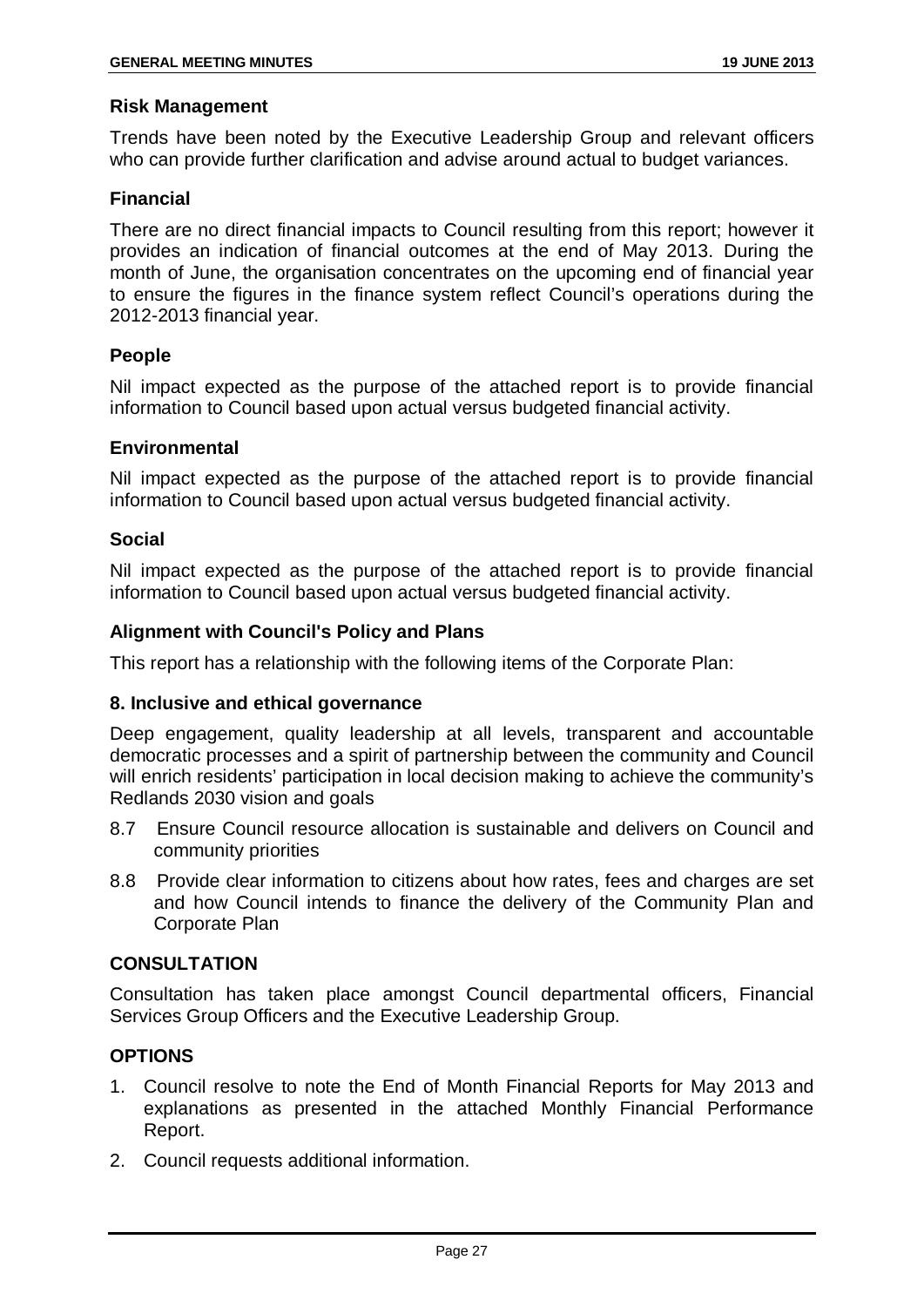#### **OFFICER'S RECOMMENDATION/ COUNCIL RESOLUTION**

**Moved by: Cr M Edwards Seconded by:** 

**That Council resolve to note the End of Month Financial Reports for May 2013 and explanations as presented in the attached Monthly Financial Performance Report.**

**CARRIED 11/0**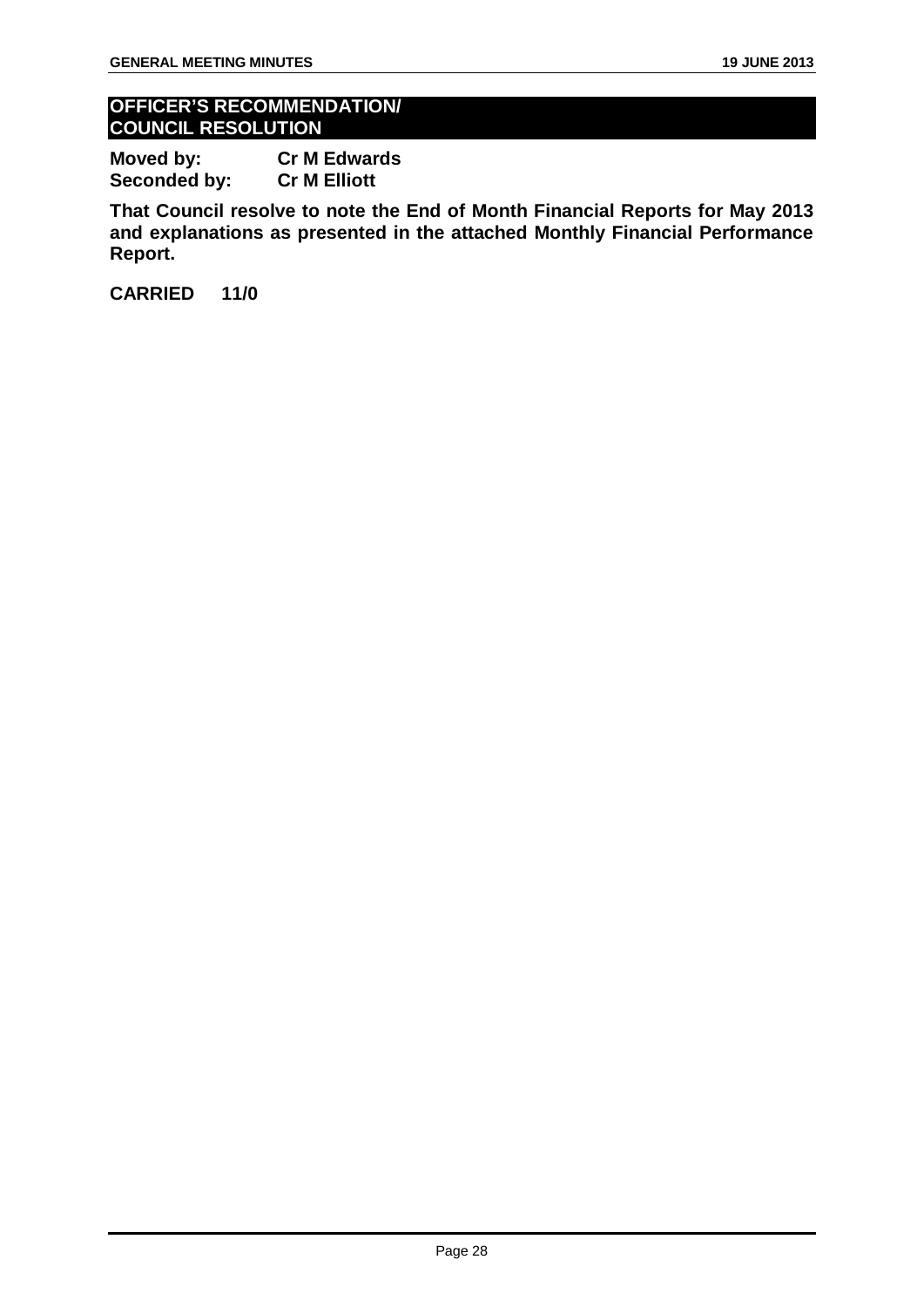#### <span id="page-29-0"></span>**19 LATE ITEM CLOSED SESSION**

#### <span id="page-29-1"></span>**19.1 INFRASTRUCTURE & OPERATIONS**

#### <span id="page-29-2"></span>**19.1.1SOUTHERN MORETON BAY ISLANDS TRANSLINK OPERATIONS SPECIAL CHARGE**

| <b>Dataworks Filename:</b>  | <b>RTT: Public Transport - Translink</b>                                                             |
|-----------------------------|------------------------------------------------------------------------------------------------------|
| <b>Authorising Officer:</b> | BLAL                                                                                                 |
|                             | <b>Gary Soutar</b><br><b>General Manager Infrastructure &amp; Operations</b>                         |
| <b>Responsible Officer:</b> | <b>Murray Erbs</b><br><b>Group Manager City Infrastructure</b>                                       |
| Author:                     | <b>Christine Cartwright</b><br><b>Advisor Infrastructure Projects, City</b><br><b>Infrastructure</b> |

#### **PURPOSE**

A confidential report from the General Manager Infrastructure & Operations was presented to Council for consideration.

#### **OFFICER'S RECOMMENDATION COUNCIL RESOLUTION**

**Moved by: Cr M Elliott Seconded by:** 

**That Council resolve to:**

- **1. Adopt an SMBI Translink Operations Special Charge combined with a reduced accelerated infrastructure component within the SMBI differential general rate to offset the introduction of the SMBI Translink Operations Special Charge; and**
- **2. Create a new 'SMBI Translink Reserve' for the appropriation of revenue collected under the SMBI Translink Operations Special Charge.**

#### **CARRIED 8/3**

Crs Boglary, Ogilvie and Bishop voted against the Council Resolution.